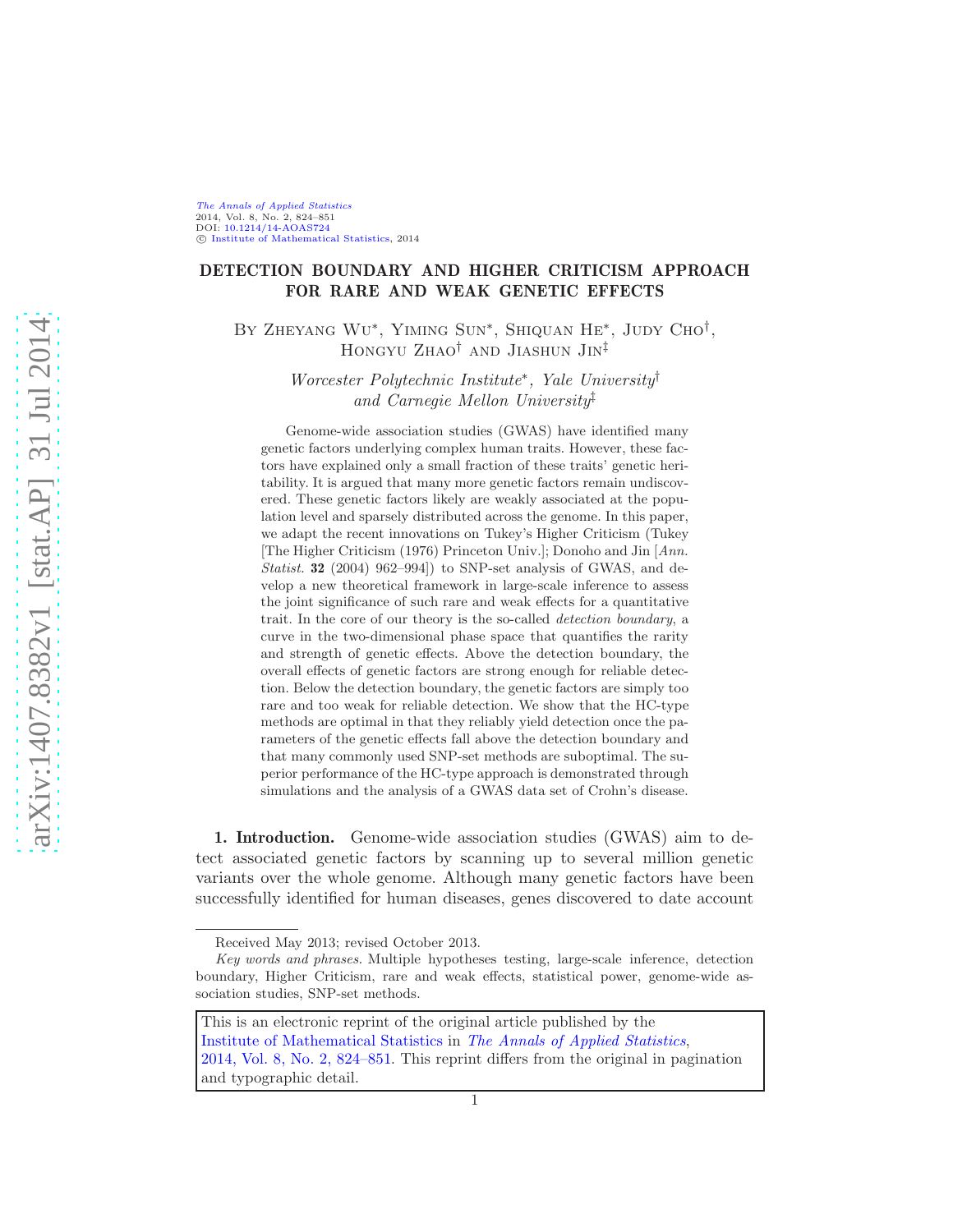for only a small proportion of overall genetic contribution to many complex traits [Kraft and Hunter [\(2009](#page-27-0)), McCarthy et al. [\(2008](#page-27-1))]. The remaining genetic factors to be detected likely have weak associations at the population level and are relatively rare among the huge number of candidates in the whole genome [Goldstein [\(2009](#page-26-0)), Wade [\(2009](#page-28-0))]. Besides the efforts to increase sample size and improve disease classification, it is desirable to develop statistical methods that more effectively detect these rare and weak genetic signals not yet discovered.

Two types of statistical association methods are commonly used to analyze GWAS data: (1) single-SNP methods that analyze the associations between a trait and individual SNPs, and (2) SNP-set methods that study the associations between a trait and sets of SNPs. SNP-set methods were expected to be more promising than single-SNP methods from a biological perspective. Since multiple SNPs within the same gene, pathway or other physical and functional genomic segment could jointly affect disease risk, joint analysis of a set of such SNPs may better reveal the underlying mechanisms of complex traits than individual SNPs do. In the past years, many SNP-set methods have been proposed [Ballard, Cho and Zhao [\(2010](#page-26-1)), Hoh and Ott [\(2003](#page-27-2)), Hoh, Wille and Ott [\(2001](#page-27-3)), Li et al. [\(2009\)](#page-27-4), Luo et al. [\(2010\)](#page-27-5), Mukhopadhyay et al. [\(2010\)](#page-27-6), Peng et al. [\(2009](#page-28-1)), Wang and Abbott [\(2008\)](#page-28-2), Wang, Li and Bucan [\(2007\)](#page-28-3), Yang, Hsieh and Fann [\(2008](#page-28-4))]. Despite the encouraging progress in the literature, there lacks a statistical foundation for when and why the SNP-set methods would outperform single-SNP methods. In fact, some SNP-set methods are not automatically better, as we will show in this paper. At the same time, it is critical to know the limit of any statistical association methods, as well as the "best" of the methods, especially when genetic effects are rare and weak.

In this paper, we approach these problems from a statistical perspective. For a set of L SNPs of n individuals, we consider an additive genetic model

<span id="page-1-0"></span>(1) 
$$
\mathbf{Y} = \beta_0 + \beta_1 \mathbf{X}_1 + \beta_2 \mathbf{X}_2 + \cdots + \beta_L \mathbf{X}_L + \boldsymbol{\varepsilon},
$$

that is frequently used in GWAS [Kraft and Hunter [\(2009\)](#page-27-0)]. The linear model is likely an oversimplification but we develop our ideas for this one first. See further comments in Section [7.](#page-24-0) Here  $\mathbf{Y} = (Y_1, \ldots, Y_n)'$  is the trait vector, and  $\mathbf{X}_j = (X_{1j}, \dots, X_{nj})'$  is the genotype vector of the jth SNP,  $1 \leq j \leq L$ . The error term  $\varepsilon = (\varepsilon_1, \ldots, \varepsilon_n)' \sim N(\mathbf{0}, \sigma^2 \mathbf{I})$  is independent of the genotypes and can be used to represent other genetic and environmental variations [Falconer, Mackay and Frankham [\(1996\)](#page-26-2)]. The variance parameter  $\sigma^2$  is usually unknown and needs to be estimated. The coefficient vector  $\beta =$  $(\beta_1, \beta_2, \dots, \beta_L)'$  is unknown to us, but is presumably rare in the sense that only a few of the coordinates of  $\beta$  are nonzero. We call the *j*th coordinate of β a "signal" if  $β<sub>i</sub> ≠ 0$  and otherwise a "noise." The term "rare signal" should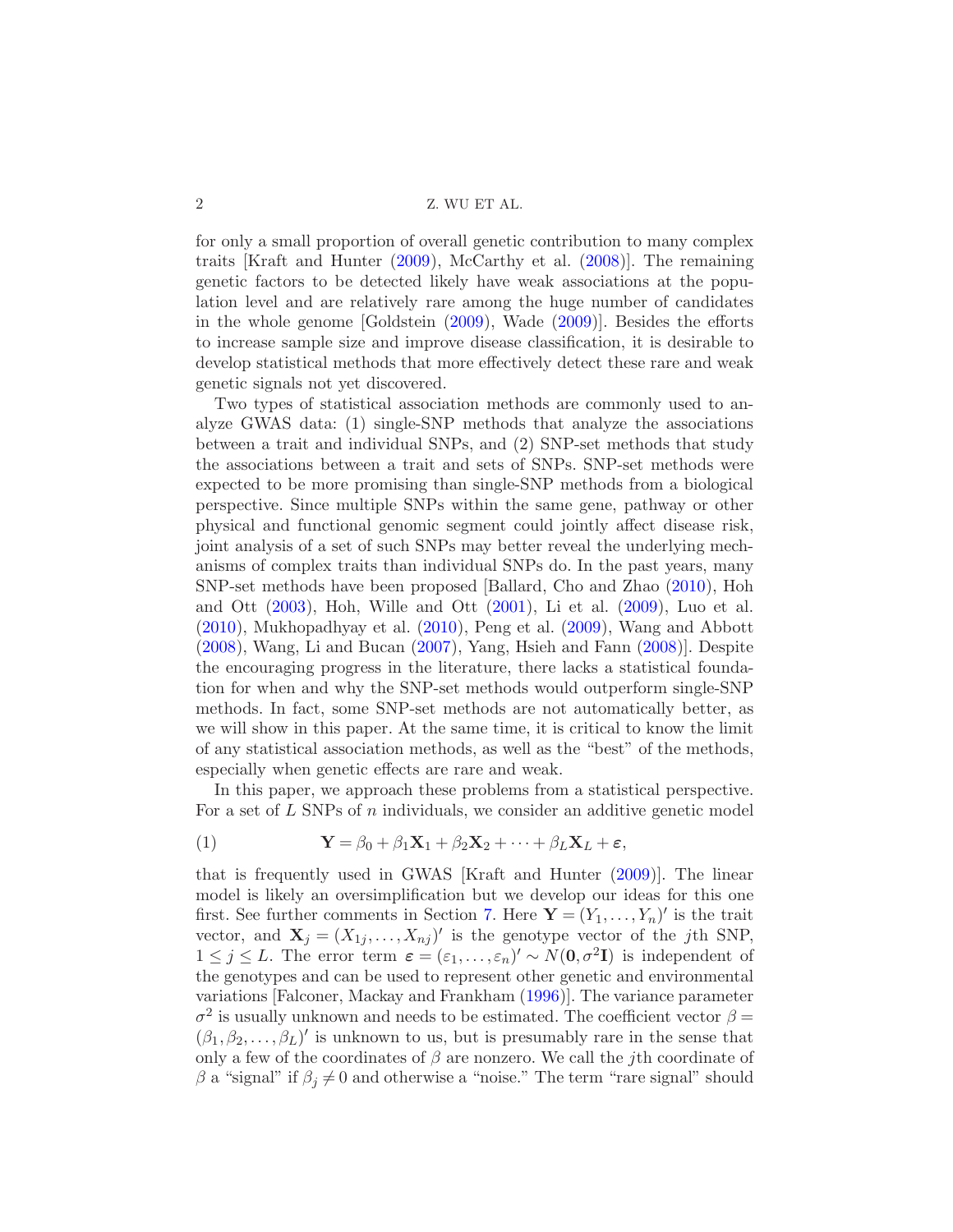not be confused with "rare genetic variation." Signal rarity is the sparsity among features, but rare genetic variation is the sparsity among samples. In the literature, while signal rarity is well defined, signal weakness is a much more vague notion. As we will show below, signal weakness may result from weak genetic effect, small sample size and/or small genetic variation. Signal weakness is one of the main challenges in analyzing big data, such as GWAS data: The signals are generally very subtle and hard to find, and it is easy to be fooled.

Statistical literature on linear regression modeling has focused largely on the goal of separating the signals from the noise [Ayers and Cordell [\(2010](#page-26-3)), Guan and Stephens [\(2011](#page-27-7)), Hoggart et al. [\(2008](#page-27-8)), Wu et al. [\(2009](#page-28-5)), Xie, Cai and Li [\(2011](#page-28-6))]. While this goal may provide a perfect solution, it is hard to reach due to a high demand for strong signals and is often not necessary in GWAS practice either. Thus, in this paper, we are primarily interested in the problem of *signal detection*, where the goal is to discover the associated SNP-sets rather than to identify the individually associated SNPs.

To understand why signal detection is important, from a statistics point of view it can be shown that given a rarity level of the signals there is a threshold effect on the signal strength. That is, signals falling under such a threshold cannot be separated from noise: for any procedure the sum of the number of signals that are misclassified as noises and the number of noises that are misclassified as signals cannot get substantially smaller than the number of signals. Nonetheless, in many cases while signal rarity and signal strength prohibit us to separate the signals from the noise, the numerous rare and weak effects can be combined and utilized in a meaningful way to solve many challenging problems including, but not limited to, signal detection, classification and clustering. This challenge has been successfully met, for example, in [Donoho and Jin](#page-26-4) [\(2004](#page-26-4), [2008](#page-26-5)), Jin and Wang [\(2013](#page-27-9)). From the genetics point of view, the signal detection problem is of major interest in the GWAS because the primary target of GWAS is to screen and allocate the informative genome regions, such as genes, which are more natural genomic functional units than individual SNPs. Furthermore, to validate associations, such positive regions will be further studied and individual SNP effects can still be discovered by refined and reliable experimental methods.

The signal detection problem in the model [\(1\)](#page-1-0) can be reformulated as a joint hypothesis testing problem where  $H_0$  is

$$
H_0: \quad \beta_j = 0, \qquad 1 \le j \le L,
$$

that is, no association exists between the trait and the SNP sets, against an alternative hypothesis  $H_1$  that the trait is associated with a small fraction of SNPs in the sets

$$
H_1: \quad \beta_j \neq 0 \qquad \text{only for a small fraction of } j, \ 1 \leq j \leq L.
$$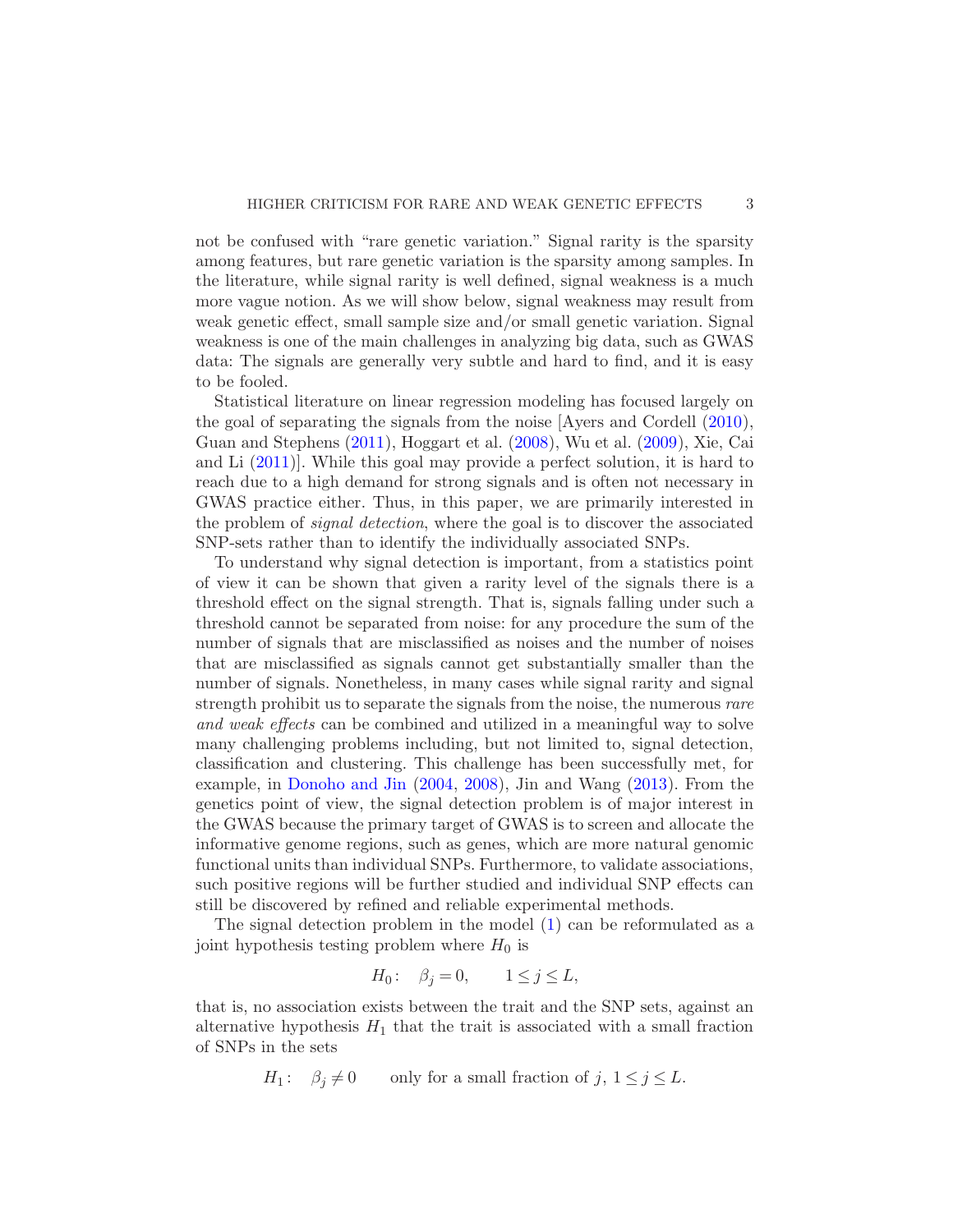See Donoho and Jin [\(2004](#page-26-4)) for the subtlety of this problem, where the focus was on a Stein's normal means model, which is much simpler than the model considered here.

Our study contains two key components: the detection boundary for signal detection and the statistic of Higher Criticism. We now discuss two components separately.

The detection boundary can be viewed as a way to address the fundamental capability and limit of SNP-set methods. In the two-dimensional phase space calibrating the signal rarity and signal strength, the detection boundary is a curve that separates the region of impossibility from the region of possibility. In the region of impossibility, the signals are so rare and weak that it is impossible to separate  $H_1$  from  $H_0$ . That is, even for the most powerful method available, the signals are so rare and weak that it would have the sum of types I and II error rates to be almost 1. In the region of possibility, it is possible to separate  $H_1$  from  $H_0$ , and there exists a procedure whose sum of types I and II error rates is approximately 0.

The study of the detection boundary has two merits. First, the detection boundary is provided as a function of the rarity and strength of genetic effects, the SNP-set size, the sample size, the error variance and the allele frequency, and thus simultaneously reveals the roles of these factors in gene-hunting. The result is applicable to genetic association studies of both common and rare genetic variants, the latter are the main target of finding the missing genetic factors using deep sequencing technologies [Ansorge [\(2009\)](#page-25-0), Mardis [\(2008](#page-27-10)), Metzker [\(2010](#page-27-11))]. Second, the detection boundary can serve as a benchmark for evaluating different SNP-set methods. In particular, note that any procedure will partition the aforementioned phase spaces into two regions: a region of possibility and a region of impossibility. We say a method achieves the optimal phase diagram if it partitions the twodimensional phase space in exactly the same way as the optimal procedure does. As a result, for any procedure we can assess its optimality by investigating whether it achieves the optimal phase diagram.

Higher Criticism (HC) is a notion that goes back to Tukey [\(1976](#page-28-7)), and it was shown in Arias-Castro, Candès and Plan  $(2011)$ , Donoho and Jin  $(2004)$ , [Hall and Jin](#page-27-12) [\(2008](#page-27-12), [2010\)](#page-27-13), Ingster, Tsybakov and Verzelen [\(2010](#page-27-14)) that HC is useful in detecting very rare and weak effects. However, these works deal with models different from the genetic model  $(1)$ , and it is unclear whether the HC continues to behave well for the setting considered here. The genetic model is new in several aspects. First, the covariates are genotype data, rather than standardized or Gaussian variables. Second, the conditions for correlations among covariates, that is, the linkage disequilibrium structure, are better placed on the population correlations, rather than on the empirical correlations. Third, the error variance is realistically considered as unknown and needs to be estimated, rather than being assumed as known.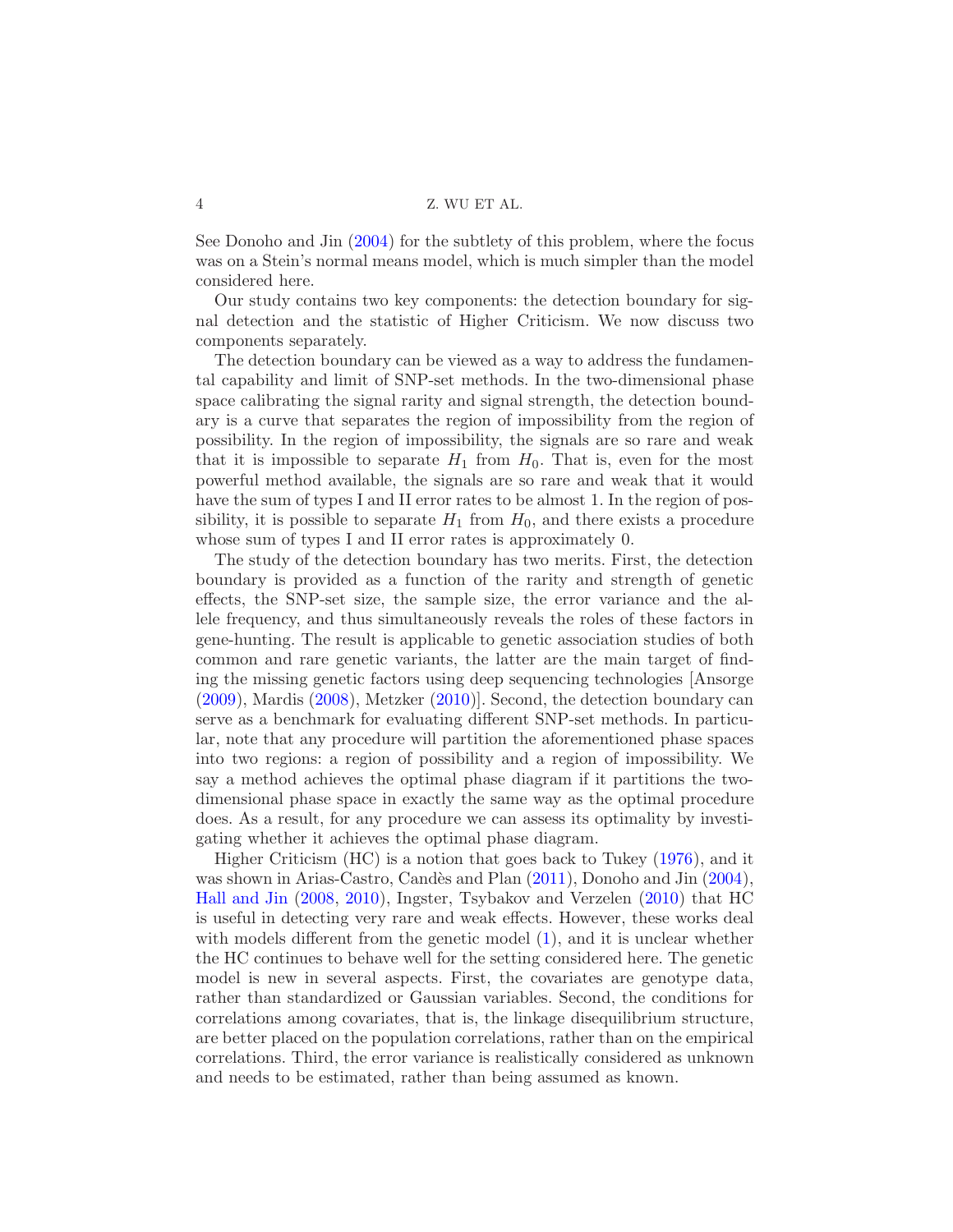In this paper we adapt the HC to detect rare and weak genetic effects in a SNP-set analysis context. With substantial efforts, we work out the exact detection boundary associated with the genetic model [\(1\)](#page-1-0). We propose a realistic HC procedure for analyzing real GWAS data and show that it achieves the optimal phase diagram in a rather broad context. We provide theoretical comparisons between HC and the several most commonly used SNP-set methods. Somewhat surprisingly, these well-known SNP-set methods do not achieve the optimal phase diagram for rare and weak signals. We further demonstrate the superiority of the HC-type methods with simulated data and real data.

The paper is organized as follows. In Section [2](#page-4-0) we set up the genetic model and provide the detection boundary for rare and weak genetic effects. In Section [3](#page-8-0) an HC procedure is proposed to reach the optimal detection boundary for rare and weak genetic signals. In Section [4](#page-10-0) we discuss the connections of HC to False Discovery Rate (FDR) controlling methods. We show in Section [5](#page-12-0) that some commonly used SNP-set based methods cannot reach the best detection boundary, and thus are not optimal. In Section [6](#page-14-0) we compare various methods through numerical simulations and the analysis of a GWAS data of Crohn's disease. In Section [7](#page-24-0) we discuss relevant theoretical and practical issues. The proofs of the main theoretical results, the fundamental lemmas and their proofs, as well as the supplementary figures and tables, are given in the online supplementary material [Wu et al. [\(2014](#page-28-8))].

<span id="page-4-0"></span>2. Genetic model and detection boundary. In this section we characterize the detection boundary by introducing a theoretical framework.

We write in model [\(1\)](#page-1-0)

(3)

<span id="page-4-2"></span>
$$
\mathbf{X}_j = (X_{1j}, X_{2j}, \dots, X_{nj})',
$$

so that  $X_{kj}$  is the genotype of the jth SNP for the kth individual, where  $1 \leq$  $j \leq L$ ,  $1 \leq k \leq n$ . Let the minor allele  $A_j$  of the j<sup>th</sup> SNP have a minor allele frequency (MAF) of  $q_i$ . We assume  $q_i > q > 0$ ,  $1 \leq j \leq L$ , for some constant q. We use the copy number of minor alleles to code the SNP genotype, which follows a binomial distribution under the Hardy–Weinberg equilibrium (HWE) [Mendel [\(1866](#page-27-15)), Pearson [\(1904](#page-28-9)), Yulh [\(1902](#page-28-10))]

(2) 
$$
X_{kj} \sim \text{Binomial}(2, q_j).
$$

In some genetic association studies, the individuals are assumed to be independent, that is,  $X_{k_1j}$  and  $X_{k_2l}$  are independent for any  $k_1 \neq k_2$ . However, the dependency among SNPs, called linkage disequilibrium (LD), is a critical feature in GWAS data. We characterize the LD structure by the correlation matrix  $\Sigma = \Sigma_{L \times L}$  among  $X_{k1}, \ldots, X_{kL}$ . For  $\gamma > 0$  and  $\Delta > 0$ , let

<span id="page-4-1"></span> $\mathcal{S}_L(\gamma, \Delta) = \{ \Sigma : \text{each row of } \Sigma \text{ has no more than } \Sigma \}$ 

 $\Delta$  elements exceeding  $\gamma$  in magnitude}.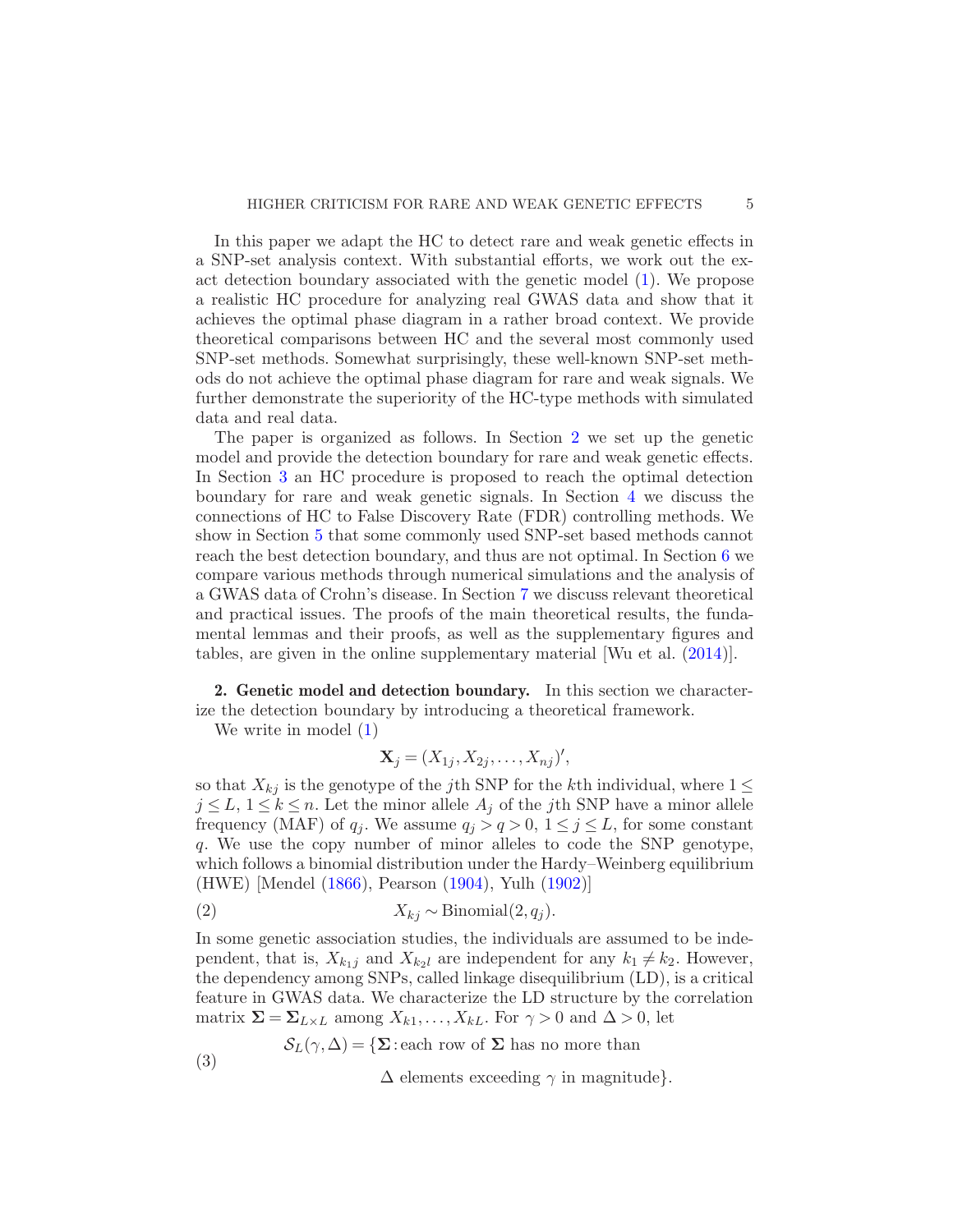With an appropriately small  $\gamma$  and a moderately large  $\Delta$ , a matrix  $\Sigma$  in  $\mathcal{S}_L(\gamma, \Delta)$  can be interpreted as sparse, in the sense that each row of  $\Sigma$  has relatively small coordinates. This setup has been studied in the theoretical statistics literature [Arias-Castro, Candès and Plan  $(2011)$ ], and is relatively general and flexible for GWAS because the large correlations are allowed between SNPs far from each other. In Section [5](#page-12-0) we will also consider another setup for  $\Sigma$ , where the correlation decays polynomially as the SNP distance increases.

We develop a theoretical framework where we use  $L$  as the driving asymptotic parameter, and other parameters are tied to  $L$  through fixed parameters. In particular, we model the sample size  $n$  by

<span id="page-5-0"></span>(4) 
$$
n = n_L = L^a
$$
 for some constant  $a > 0$ .

As L grows to  $\infty$ ,  $n_L$  grows to  $\infty$  as well.  $n_L$  can be either larger than or smaller than  $L$ ; both cases are common in recent GWAS.

Next, fixing  $1/2 < \alpha < 1$  which we call the *rarity parameter*, we model the number of associated SNPs by

<span id="page-5-1"></span>
$$
(5) \t K = K_L = L^{1-\alpha},
$$

so that the fraction of signals tends to 0 as  $L \to \infty$ . In our calibrations,  $K_L \ll \sqrt{L}$  and the signals are very rare. Seemingly, this is a very subtle situation. In contrast, the case  $0 < \alpha < 1/2$  is both easier to analyze and less relevant to the major challenge of the genetic association study, so we omit the discussion on that. See, for example, Arias-Castro, Candès and Plan [\(2011\)](#page-25-1), Donoho and Jin [\(2004\)](#page-26-4).

At the same time, let  $M^* \equiv \{j_1, \ldots, j_K\}$  be the support of  $\beta$  (or, equivalently, the set of SNPs associated with Y), and let  $b_j$  be the sign of  $\beta_j$ :

$$
b_j = b_j(\beta) = \text{sgn}(\beta_j), \qquad 1 \le j \le L,
$$

where  $sgn(x) = 0, 1, -1$  if  $x = 0, x > 0$ , and  $x < 0$ , respectively. From a practical view, the locations and the directions of the genetic effects are usually unknown, so we assume the "worst-case" scenario and model  $b_j$  and  $M^*$  as completely random. In other words, for any fixed indices  $i_1 < i_2 < \cdots < i_K$ , we assume

(6) 
$$
P(M^* = (i_1, i_2, \dots, i_K)) = \left[ \binom{L}{K} \right]^{-1},
$$

and that given  $j \in M^*$ ,

(7)  $b_j = \pm 1$  with equal probabilities,

and  $b_j = 0$  if  $j \notin M^*$ .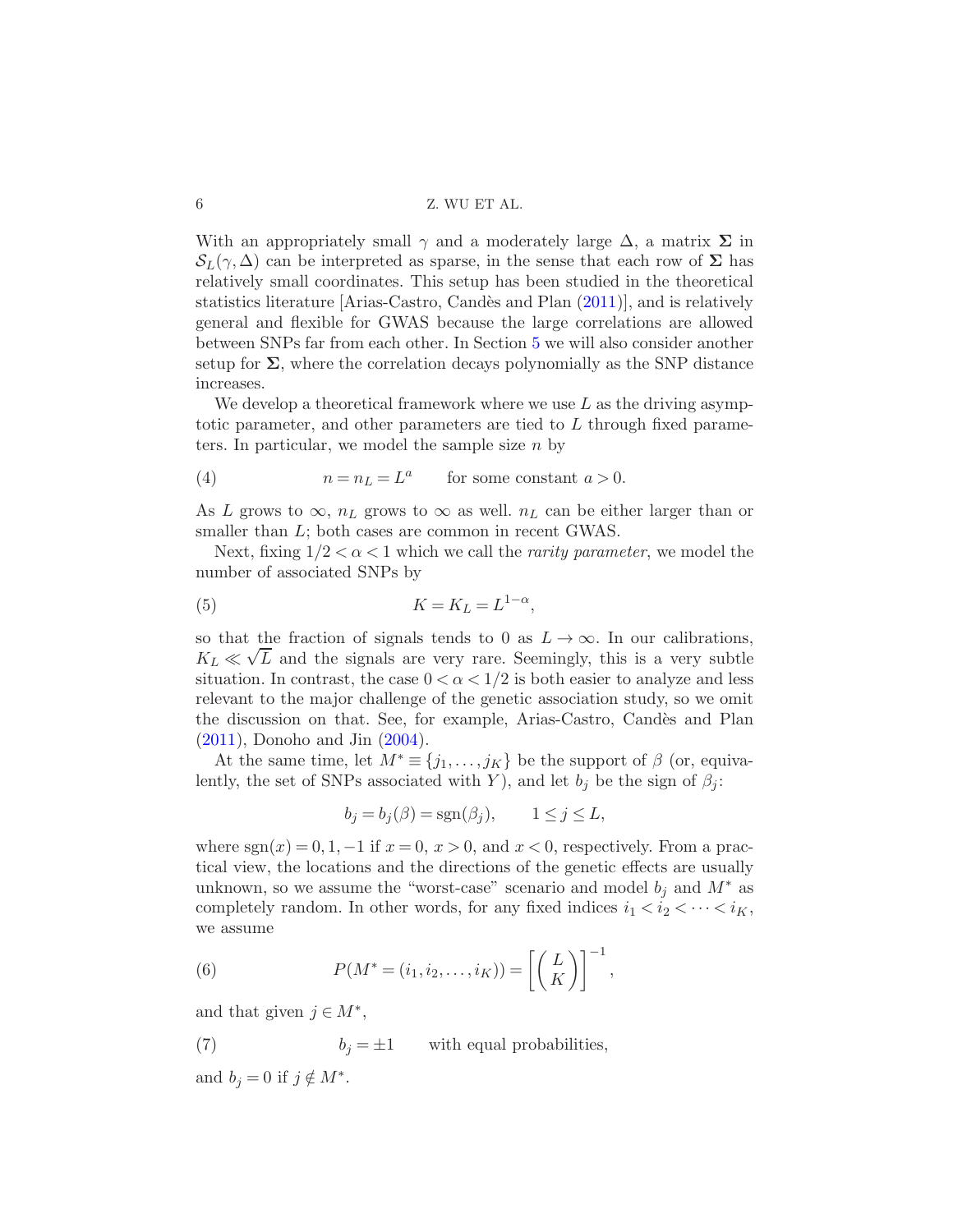<span id="page-6-1"></span>Moreover, let  $\tau_i$  be the normalized strength of genetic effect at index j by

(8) 
$$
\tau_j = |\beta_j| \sqrt{2nq_j(1-q_j)}/\sigma,
$$

where we note  $\sqrt{2nq_j(1-q_j)}$  is approximately equal to the  $L^2$ -norm of  $\mathbf{X}_j$ ,  $1 \leq j \leq p$ . Together with the following results, the detection boundary illustrates how sample size n, group size L, error deviation  $\sigma$ , genetic effects  $\beta_i$ and MAF  $q_i$  simultaneously determine the detectability of the genetic signals through a specific function. For example, for rare variants with reduced  $q_j$ , the magnitude of their genetic effects  $\beta_j$  need to increase in the same order of  $\sqrt{q_j(1 - q_j)}$  to keep the same level of detectability. This result is valuable for providing a guideline for gene detection in practice.

In the literature [Arias-Castro, Candès and Plan [\(2011\)](#page-25-1), Donoho and Jin [\(2004\)](#page-26-4), Ingster [\(2002\)](#page-27-16)], it is understood that the most delicate case is for all  $j \in M^*,$ 

<span id="page-6-0"></span>
$$
\tau_j = O(\sqrt{2\log(L)}).
$$

In fact, if  $\tau_j \gg \sqrt{2\log(L)}$  for all  $j \in M^*$ , then the detection problem is easy and many crude methods can give successful detection. On the other hand, if  $\tau_j \ll \sqrt{2\log(L)}$  for all such j, then it is impossible to separate  $H_1$  from  $H_0$  and all methods must fail. In light of this, we recalibrate  $\tau_j$  through a so-called *strength parameter*  $r_j$  by

(9) 
$$
\tau_j = \sqrt{2r_j \log(L)},
$$

where  $r_j = O(1)$  if  $j \in M^*$  and  $r_j = 0$  otherwise. Write  $\mathbf{r} = (r_1, r_2, \dots, r_L)'$ . We have the following definition.

DEFINITION. We call  $(4)$ – $(9)$  the Asymptotic Rare and Weak model  $ARW(a, \alpha, r).$ 

The following notation is frequently used in this paper.

DEFINITION. A test statistic is said to have asymptotically full power if the sum of its type I and type II error rates converges to 0 for some critical value. A test statistic is said to be asymptotically powerless if the sum of its type I and type II error rates converges to 1 for any critical value.

We are now ready to spell out the precise expression of the detection boundary. The detectability of genetic association between a set of SNPs and a trait depends on both the proportion of associated SNPs and the strength of the genetic effects. The sharp detection boundary (i.e., with the exact constant) relates the rarity and the strength of the genetic effects by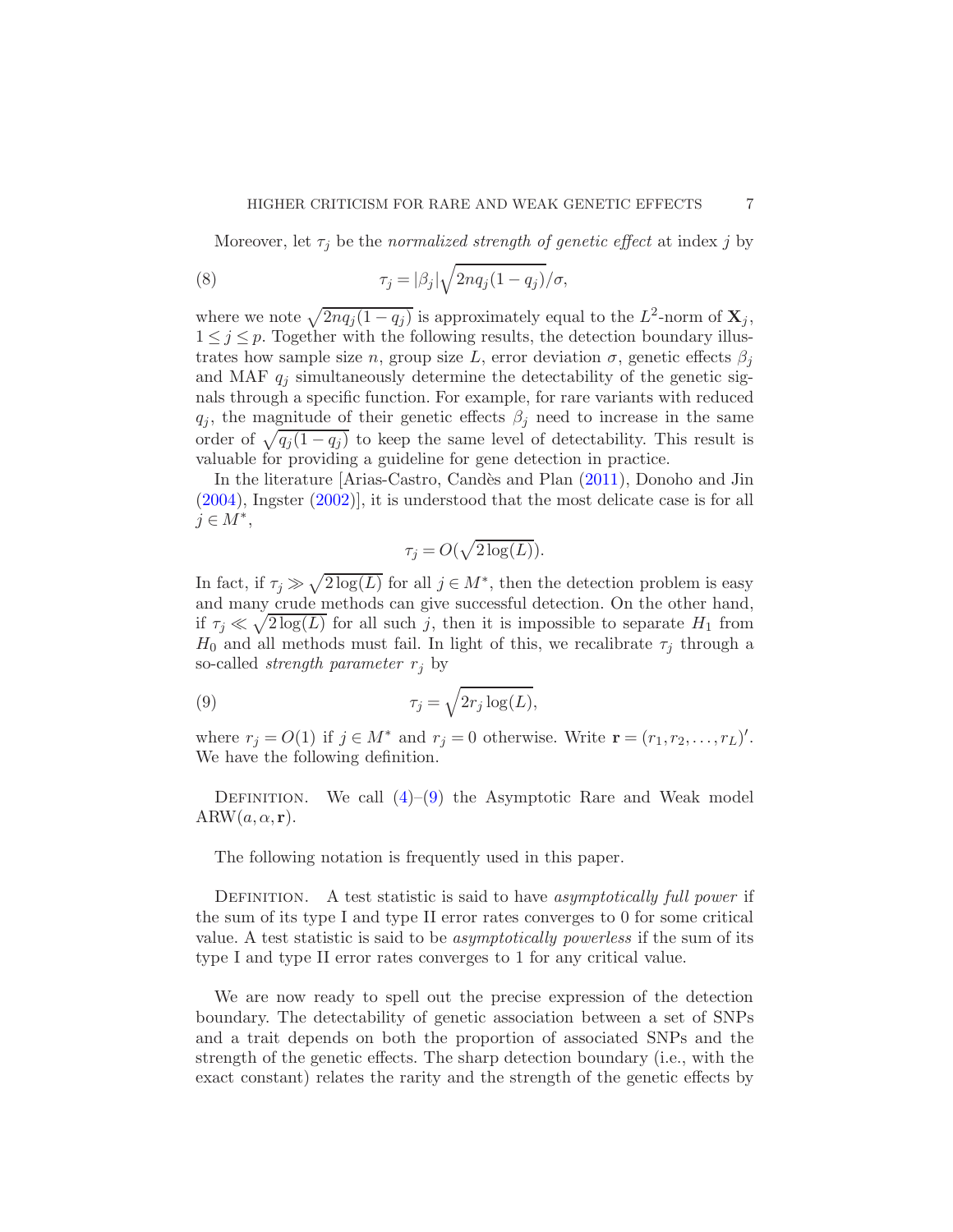the curve

$$
r = r^*(\alpha)
$$

in the phase space, where

(10) 
$$
r^*(\alpha) = \begin{cases} \alpha - 1/2, & 1/2 < \alpha < 3/4, \\ (1 - \sqrt{1 - \alpha})^2, & 3/4 \le \alpha < 1. \end{cases}
$$

The first main conclusion of this paper is that for any fixed  $\alpha \in (1/2, 1)$ , if

<span id="page-7-0"></span>
$$
r_j < r^*(\alpha) \qquad \text{for all } j \in M^*,
$$

then the genetic effects are merely so rare and weak that it is impossible to separate  $H_1$  from  $H_0$  asymptotically: all statistical tests are asymptotically powerless!

Later in Section [3,](#page-8-0) we show that if there are at least  $L^{-\alpha}$  proportion of genetic effects having  $r_j > r^*(\alpha)$ , there exist statistical methods, such as the HC approach to be discussed, that can reliably detect the genetic signal with asymptotically full power.

To rigorously describe our theoretical results, the technique conditions for asymptotic analysis are summarized as follows. These assumptions indicate that the SNP correlation matrix  $\Sigma$  is sparse and guarantee that  $\Sigma$  has the same property as  $\Sigma$ :

- (A1) The number of large correlations in each row of  $\Sigma$  is assumed to be  $\Delta = O(L^{\varepsilon})$  for all  $\varepsilon > 0$ .
- (A2) The correlation  $\gamma$  in [\(3\)](#page-4-1) and the L–n relative value  $\gamma' = \sqrt{\frac{\log L}{n}}$  $\frac{g}{n}$  satisfy some of the following conditions in different theorems for required levels of sparsity of  $\Sigma$ :  $(A2.1)$   $(\gamma + \gamma')L^{1-\alpha}(\log L)^4 \rightarrow 0.$  $(A2.2)$   $(\gamma^2 + \gamma'^2)L^{1-\alpha}(\log L)^3 \to 0.$  $(A2.3)$   $(\gamma + \gamma')L^{1-\alpha} \rightarrow 0.$  $(A2.4)$   $\gamma^3 + \gamma'^3 = O(L^{5\alpha - 4 + \varepsilon})$  for all  $\varepsilon > 0$ .  $(A2.5)$   $\gamma + \gamma' = O(L^{-1/2+\epsilon})$  for all  $\varepsilon > 0$ .

THEOREM 1. Consider the genetic model setup in  $(1)-(9)$  $(1)-(9)$ . Under assumptions (A1) and (A2.1), all tests are asymptotically powerless if  $r_i$  $r^*(\alpha)$ ,  $j \in M^*$ .

By equations [\(5\)](#page-5-1) and [\(8\)](#page-6-1)–[\(9\)](#page-6-0), for a given proportion of true SNPs  $L^{-\alpha}$ , the detection boundary in [\(10\)](#page-7-0) implies the boundaries of detectability for the genetic effects  $\beta_i$ , as well as for the genetic heritability of the trait—the proportion of total trait variation due to genetic variation:

<span id="page-7-1"></span>(11) 
$$
\text{Heritability} = \frac{\sum_{j=1}^{L} \beta_j^2 2q_j (1 - q_j)}{\sum_{j=1}^{L} \beta_j^2 2q_j (1 - q_j) + \sigma^2}.
$$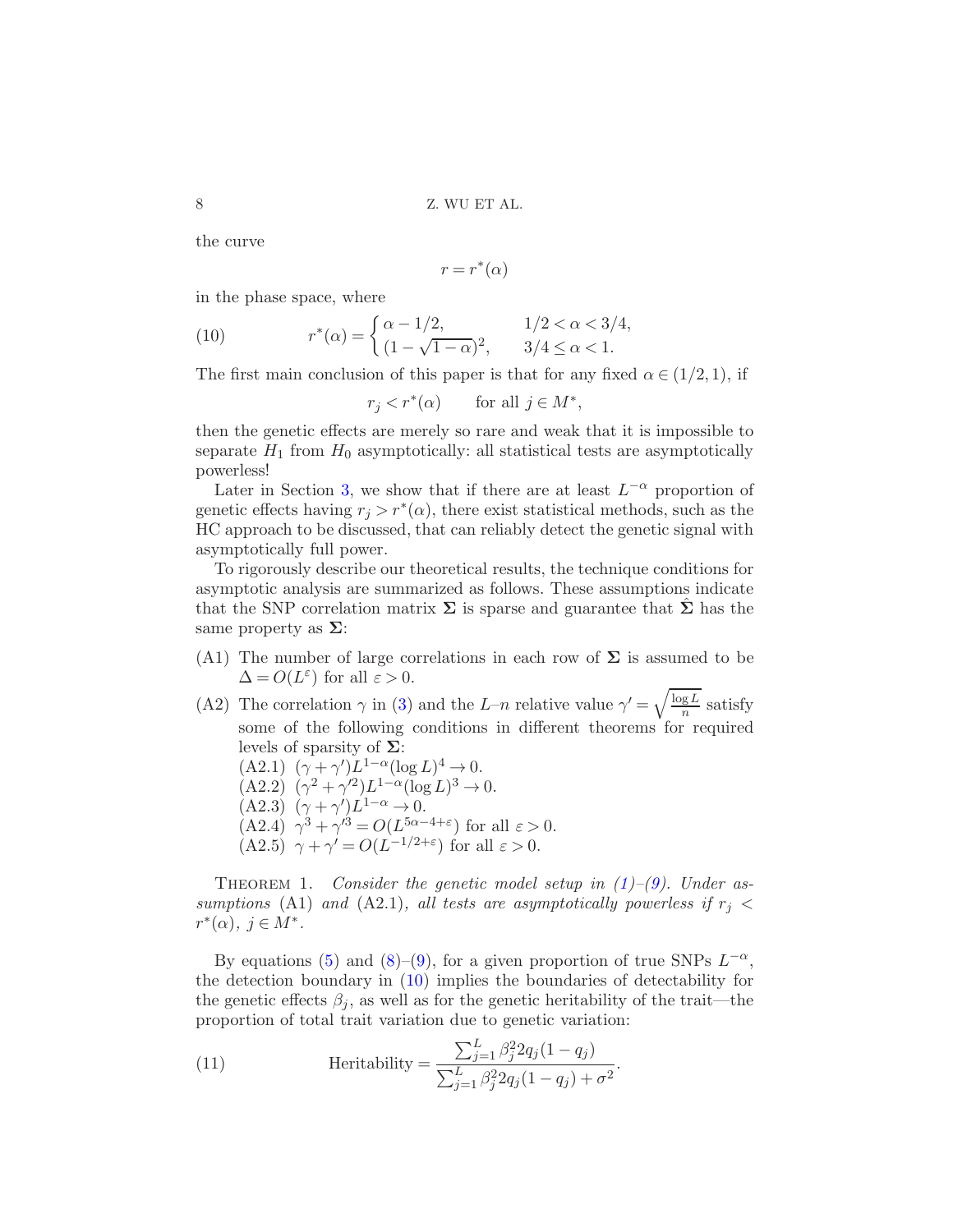

<span id="page-8-1"></span>FIG. 1. Left: Detection boundary on the plane of the proportion of associated SNPs and the genetic effect. Right: Detection boundary on the plane of the proportion of associated SNPs and the heritability. Solid line: the optimal boundary (reached by HC procedure); Dashed line: the boundary of the minimal p-value method. Here  $L = 10,000$ ,  $n = 1000$ ,  $\sigma = 1$  and  $q_j = 0.3$  for all j.

For easy visualization of these boundaries, consider a special case where  $|\beta_j| = \beta$  for  $j \in M^*$  and  $q_j = 0.3$  for all j. The solid lines in Figure [1](#page-8-1) illustrate the detection boundary regarding the genetic effect  $\beta$  (left panel) and the detection boundary regarding the heritability (right penal) over a range of the proportion of associated SNPs corresponding to  $\alpha$  from 0.999 to 0.499.

<span id="page-8-0"></span>3. Higher Criticism procedures for gene detection. The Higher Criticism (HC) procedure has been studied for the Gaussian mean model and regression model with Gaussian design matrix and known error variance [Arias-Castro, Cand`es and Plan [\(2011](#page-25-1)), Donoho and Jin [\(2004\)](#page-26-4), Hall and Jin [\(2010](#page-27-13)), Ingster, Tsybakov and Verzelen [\(2010](#page-27-14))]. Under the genetic model setup in  $(1)$ – $(9)$ , we adopt this procedure for gene detection based on the marginal associations between the trait and each SNP. We show that the HC procedure has asymptotically full power upon the rare and weak genetic effects exceeding the detection boundary.

Let  $p_{(1)} \leq \cdots \leq p_{(L)}$  be the increasingly ordered p-values of L individual SNPs. The HC test statistic is

<span id="page-8-2"></span>(12) 
$$
\text{HC}_{L} = \max_{1 \leq j \leq L} \text{HC}_{L,j} \quad \text{where } \text{HC}_{L,j} = \sqrt{L} \frac{(j/L) - p_{(j)}}{\sqrt{p_{(j)}(1 - p_{(j)})}}.
$$

In contrast to considering the minimal  $p$ -value in a group of SNPs, the HC considers the maximum of the normalized differences between the empirical *p*-values  $j/L$  and the observed *p*-values  $p_{(j)}$ .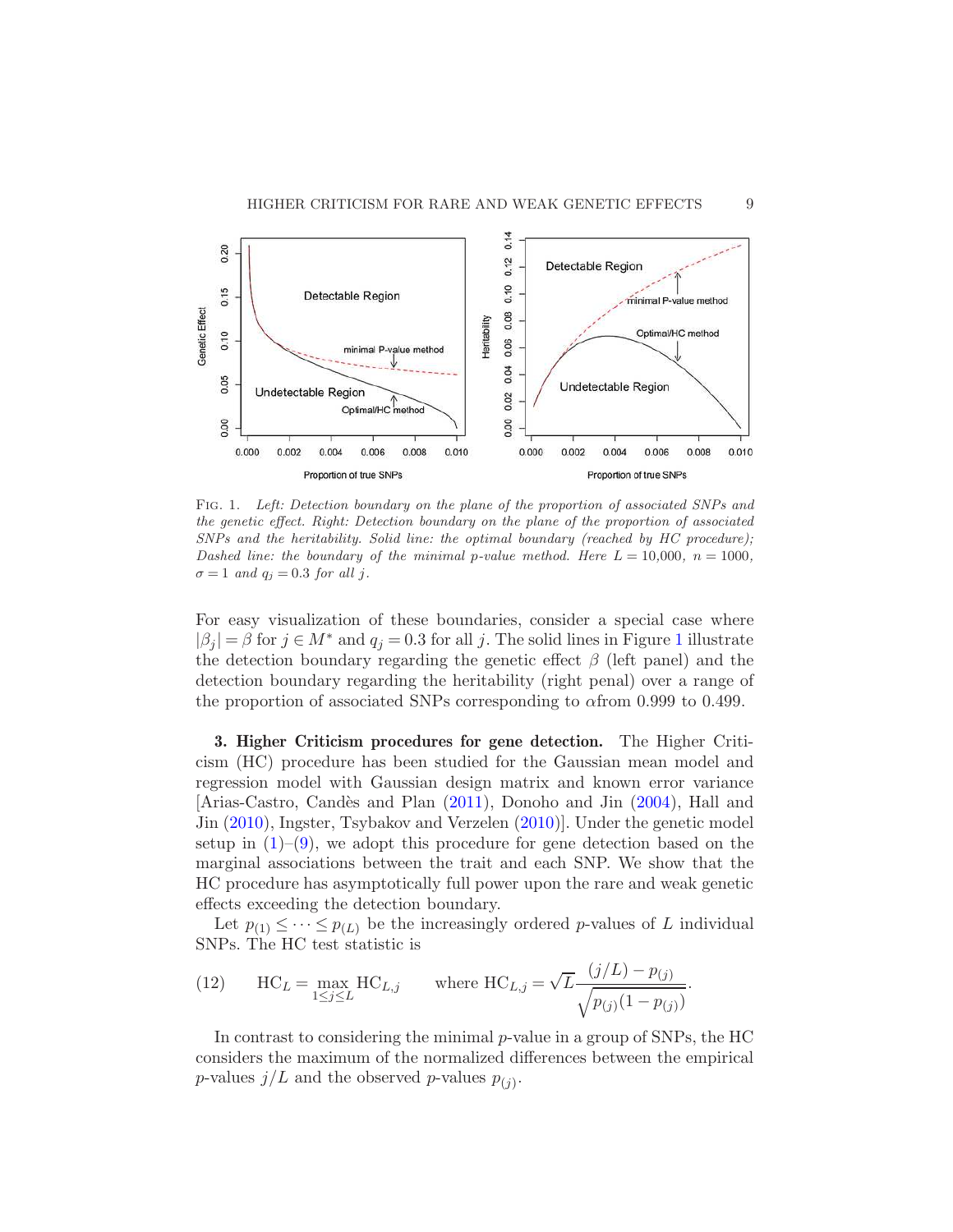Denote the survival function of  $N(0,1)$  as  $\bar{\Phi}(\cdot)$ . If marginal test statistics  $S_i \sim N(0, 1), j = 1, \ldots, L$ , and the p-values are two-tailed, the HC statistic can be written as [Arias-Castro, Candès and Plan [\(2011](#page-25-1)), Donoho and Jin  $(2004)$ 

<span id="page-9-1"></span>(13) 
$$
\text{HC}_L = \max_t \text{HC}_L(t) \quad \text{where } \text{HC}_L(t) = \frac{|\{j : |S_j| > t\}| - 2L\bar{\Phi}(t)}{\sqrt{2L\bar{\Phi}(t)(1 - 2\bar{\Phi}(t))}}.
$$

To study the theoretical properties of the HC procedure, for technical simplification to obtain the upper bound, we follow Arias-Castro, Candès and Plan [\(2011\)](#page-25-1) to search for the maximum on a discrete grid and define an HC<sup>∗</sup> procedure with statistic

(14) 
$$
\mathrm{HC}_{L}^{*}(s) = \max\{\mathrm{HC}_{L}(t): t \in [s, \sqrt{5\log L}] \cap \mathbb{N}\}.
$$

In practice, we recommend to still use the straight HC in  $(12)$ .

To simplify discussion, we first consider the case where  $\sigma^2$  is known. For the genetic model in [\(1\)](#page-1-0), let  $\bar{\mathbf{Y}} = (\bar{Y}, \dots, \bar{Y})'$  and  $\bar{\mathbf{X}}_j = (\bar{X}_j, \dots, \bar{X}_j)'$ , where  $\bar{Y} = \frac{1}{n} \sum_{k=1}^{n} Y_k$  and  $\bar{X}_j = \frac{1}{n} \sum_{k=1}^{n} X_{kj}$ . The test statistic  $S_j$  for the association between the trait and SNP  $j$  is defined as the marginal correlation:

(15) 
$$
R_j^{\sigma} = \frac{(\mathbf{X}_j - \bar{\mathbf{X}}_j)'\mathbf{Y}}{\sigma||\mathbf{X}_j - \bar{\mathbf{X}}_j||},
$$

where  $\|\mathbf{x}\|$  is the  $L^2$ -norm of a vector **x**. When SNP j is not associated, we have  $R_j^{\sigma} \rightsquigarrow N(0, 1)$ .

Proposition [1](#page-9-0) states that the HC<sup>∗</sup> procedure reaches the optimal detection boundary. That is, for some well-controlled type I error rate converging to 0 slowly enough, the statistical power of the HC<sup>∗</sup> procedure converges to 1 for detecting the genetic effects that fall above the detection boundary.

<span id="page-9-0"></span>PROPOSITION 1. Consider the genetic model setup in  $(1)-(9)$  $(1)-(9)$ . Let the marginal test statistic  $S_j$  in [\(13\)](#page-9-1) be  $R_j^{\sigma}$ . Under assumptions (A1), (A2.2) and (A2.4),  $\text{HC}_{L}^{*}(\sqrt{2\delta \log L})$  with  $\delta = \min(1, 4r^{*}(\alpha))$  has asymptotically full power if  $r_j > r^*(\alpha)$ ,  $j \in M^*$ . Furthermore, under assumptions (A1) and (A2.5), HC<sup>\*</sup><sub>L</sub>(1) has asymptotically full power if  $r_j > r^*(\alpha)$ ,  $j \in M^*$ .

Now we turn to a more realistic case where  $\sigma$  is unknown and cannot be used in genetic association tests. We propose the following tests that incorporate  $\sigma$  estimation. Specifically, the marginal association between the trait and SNP  $\dot{\gamma}$  can be measured by either of the following two test statistics:

<span id="page-9-2"></span>(16) 
$$
R_j = \sqrt{n-1}\rho_j
$$
 and  $T_j = \sqrt{n-2}\rho_j/\sqrt{1-\rho_j}$ ,

where  $\rho_j$  is the Pearson correlation coefficient between the observed trait values and the genotypes of the j<sup>th</sup> SNP.  $T_j$  is the standard T-test statistic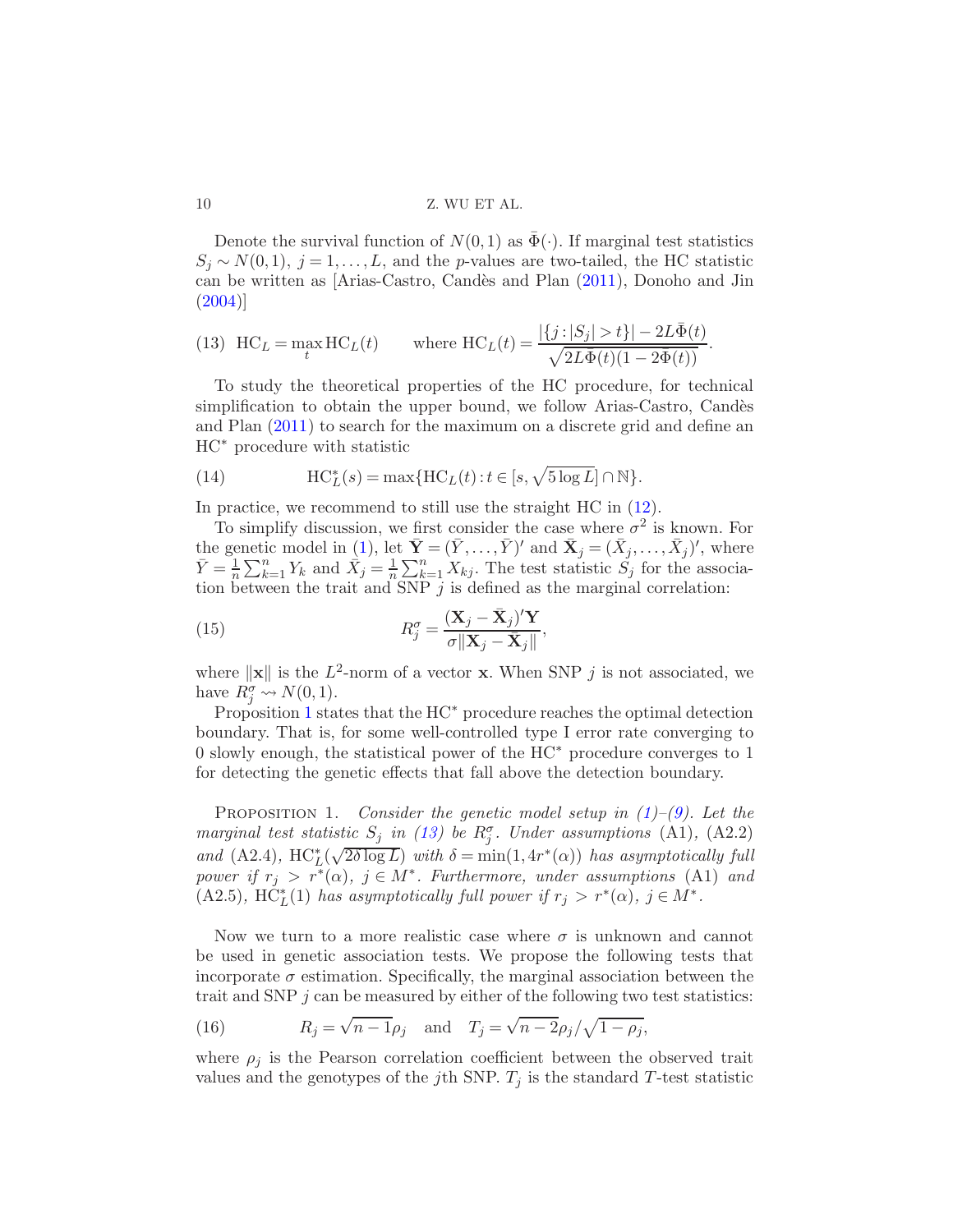when we regress the trait on the *j*th SNP. When SNP  $i$  is not associated, both  $R_j$  and  $T_j \rightsquigarrow N(0, 1)$ . Note that  $R_j$  and  $T_j$  are asymptotically equivalent because  $\rho_i \rightarrow 0$  under the ASW( $a, \alpha, r$ ) model for both the null and the alternative hypotheses. The numerical results in Section [6](#page-14-0) also show that their performances are very similar in simulations and real GWAS data analysis.

When  $\sigma$  is unknown, we need a slightly stronger condition than that in Proposition [1](#page-9-0) to guarantee the proper behavior of the  $\sigma$  estimation. The following theorem shows that the  $HC^*$  procedure based on  $R_j$  still reaches the detection boundary.

THEOREM 2. Consider the genetic model setup in  $(1)$ – $(9)$ . Let the marginal test statistic  $S_j$  in [\(13\)](#page-9-1) be  $R_j$ . Under assumptions (A1), (A2.3) and  $(A2.4), \,\mathrm{HC}_{L}^{*}(\sqrt{2\delta\log L})$  with  $\delta = \min(1, 4r^{*}(\alpha))$  has asymptotically full power if  $r_j > r^*(\alpha)$ ,  $j \in M^*$ . Furthermore, under assumptions (A1) and (A2.5),  $\mathrm{HC}_L^*(1)$  has asymptotically full power if  $r_j > r^*(\alpha)$ ,  $j \in M^*$ .

Figure [1](#page-8-1) illustrates that the detection boundary for the HC<sup>∗</sup> procedure is the same as the optimal detection boundary.

<span id="page-10-0"></span>4. Connections to FDR-controlling methods. Tukey's Higher Criticism (HC) is closely related to methods of controlling the False Discovery Rate (FDR) [e.g., Benjamini and Hochberg [\(1995\)](#page-26-6), Efron et al. [\(2001](#page-26-7))], but is also different in important ways. While there is a long line of works on FDR controlling methods, for reasons of space, we focus our discussion on Benjamini and Hochberg's FDR-controlling method (BH), proposed in Benjamini and Hochberg [\(1995](#page-26-6)). The connection and difference between HC and BH can be briefly summarized as follows:

- Both BH and HC are *p-value driven methods*, the use of which needs only the p-values associated with all SNPs.
- BH focuses on the regime where the signals are rare but relatively strong, and the goal is signal identification.
- HC focuses on the regime where the signals are so rare and weak that signal identification is frequently impossible, but valid signal detection or screening is still possible and could be substantially helpful.

Let  $p_{(1)} \leq p_{(2)} \leq \cdots \leq p_{(L)}$  be the sorted p-values associated with L SNPs. The formulas of HC and BH are intimately connected. In detail, fix the FDR-control parameter  $\alpha \in (0,1)$  (say,  $\alpha = 5\%$ ). The goal of BH is usually to control the expected fraction of false discovered SNPs out of all discovered SNPs (i.e., the FDR) so that it does not exceed  $\alpha$ . The procedure selects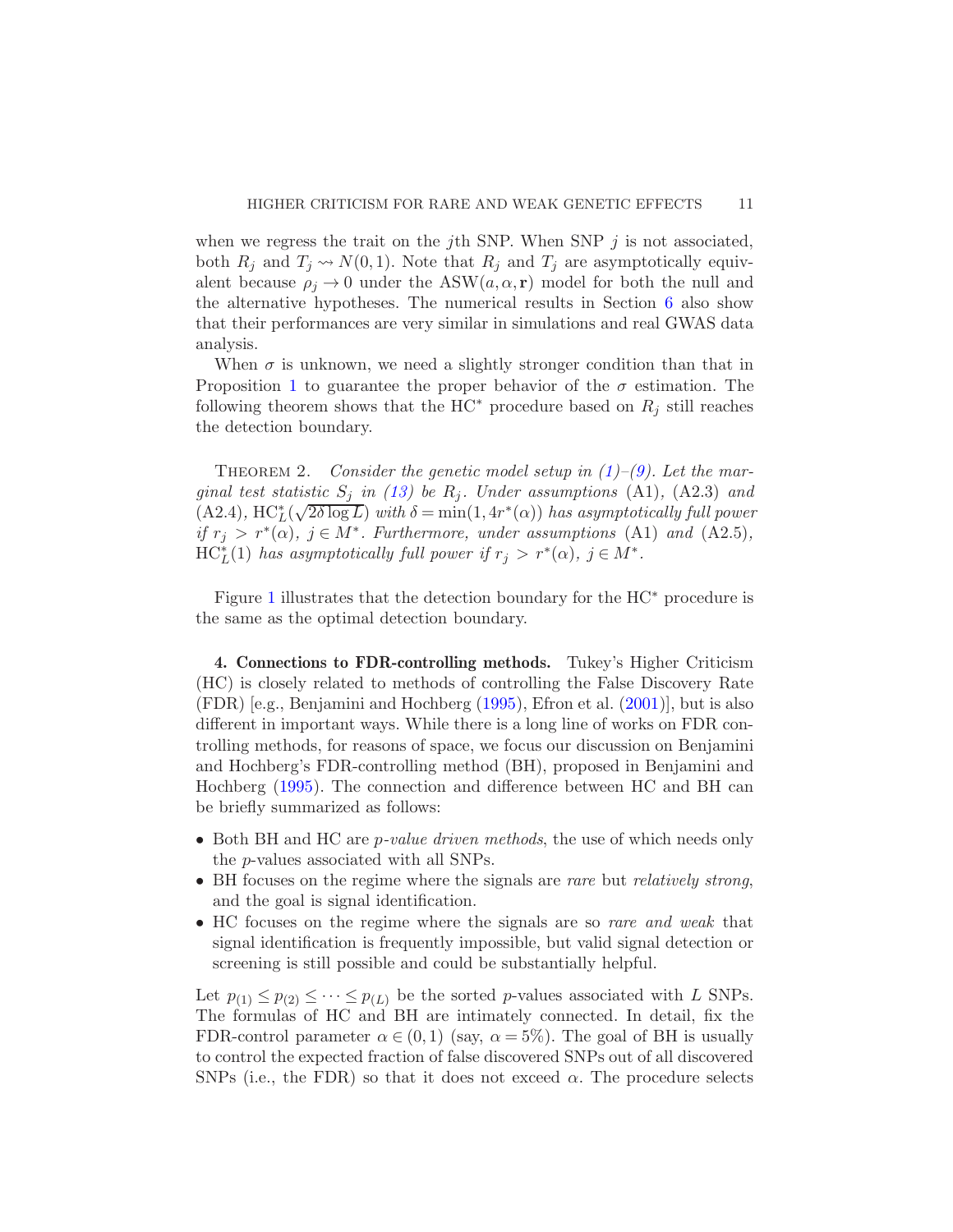the SNPs whose p-values are among the  $k_{\alpha}^{\text{FDR}}$ -smallest as discoveries, where  $k_{\alpha}^{\text{FDR}}$  is the largest integer k such that

$$
Q_k \le \alpha
$$
 where  $Q_k = \frac{p_{(k)}}{k/L}$ .

When  $\min_{1 \leq k \leq L} \{Q_k\} > \alpha$ , BH reports an empty set of discoveries.  $Q_k$  is a quantity that has been extensively studied in empirical processes. See, for example, Wellner [\(1978](#page-28-11)).

Following the same argument on page 975 of Donoho and Jin [\(2004](#page-26-4)), it can be shown that for any testing critical value  $\sqrt{2q \log(L)}$  with any  $0 < q < 1$ , the ratio between the expected number of recoveries under the alternative [with signal slightly above the detection boundary in [\(10\)](#page-7-0)] and the expected number of recoveries under the null is about 1. So the problem of BH for the rare and weak signal (which may be interesting targets in GWAS) is that

<span id="page-11-0"></span>(17) 
$$
\min_{1 \le k \le L} \{Q_k\} \approx 1.
$$

As a result, for any  $\alpha$  that is bounded away from 1 (say,  $\alpha \leq 90\%$ ), the BH method reports an empty set of discoveries. The BH method could produce a nonempty set of discoveries if we let  $\alpha$  get even closer to 1, but the FDR is so high that the set of discoveries is no longer informative for signal identification.

We will never know what was in Tukey's mind when he proposed the Higher Criticism in 1976 [Tukey [\(1976](#page-28-7))], but there is an interesting connection between HC and BH (which was proposed about 20 years later) as follows. Suppose we apply  $Q_k$  to the HC statistic in [\(12\)](#page-8-2). Heuristically, if  $k \ll L$  and [\(17\)](#page-11-0) holds,

$$
\mathrm{HC}_{L,k} \approx \sqrt{k}(1 - Q_k).
$$

As before, think of the signal detection problem as testing a null hypothesis  $H_0$  versus an alternative hypothesis  $H_1^{(L)}$  $1^{(L)}$ . In the null case where all *p*-values are i.i.d. from  $U(0, 1)$  and so that data contains no signal at all, then  $HC_{L,k} \approx$  $N(0, 1)$  for all k, and  $HC_{L,k}$  are uniformly bounded from above by a relatively small number, say, 3. In the alternative case where the  $p$ -values come from rare and weak signals, even when  $Q_k \approx 1$  for all k, it is still possible that for some  $k$ ,

$$
\mathrm{HC}_{L,k} \approx \sqrt{k}(1 - Q_k) \gg 1.
$$

This fact says that even when signals are so rare and weak that signal identification (say, by BH) is impossible, there could still be ample space for valid inference (e.g., screening or signal detection), and HC is such a tool. Partially, we guess, this is the reason why Tukey interprets HC as the second-level significance testing.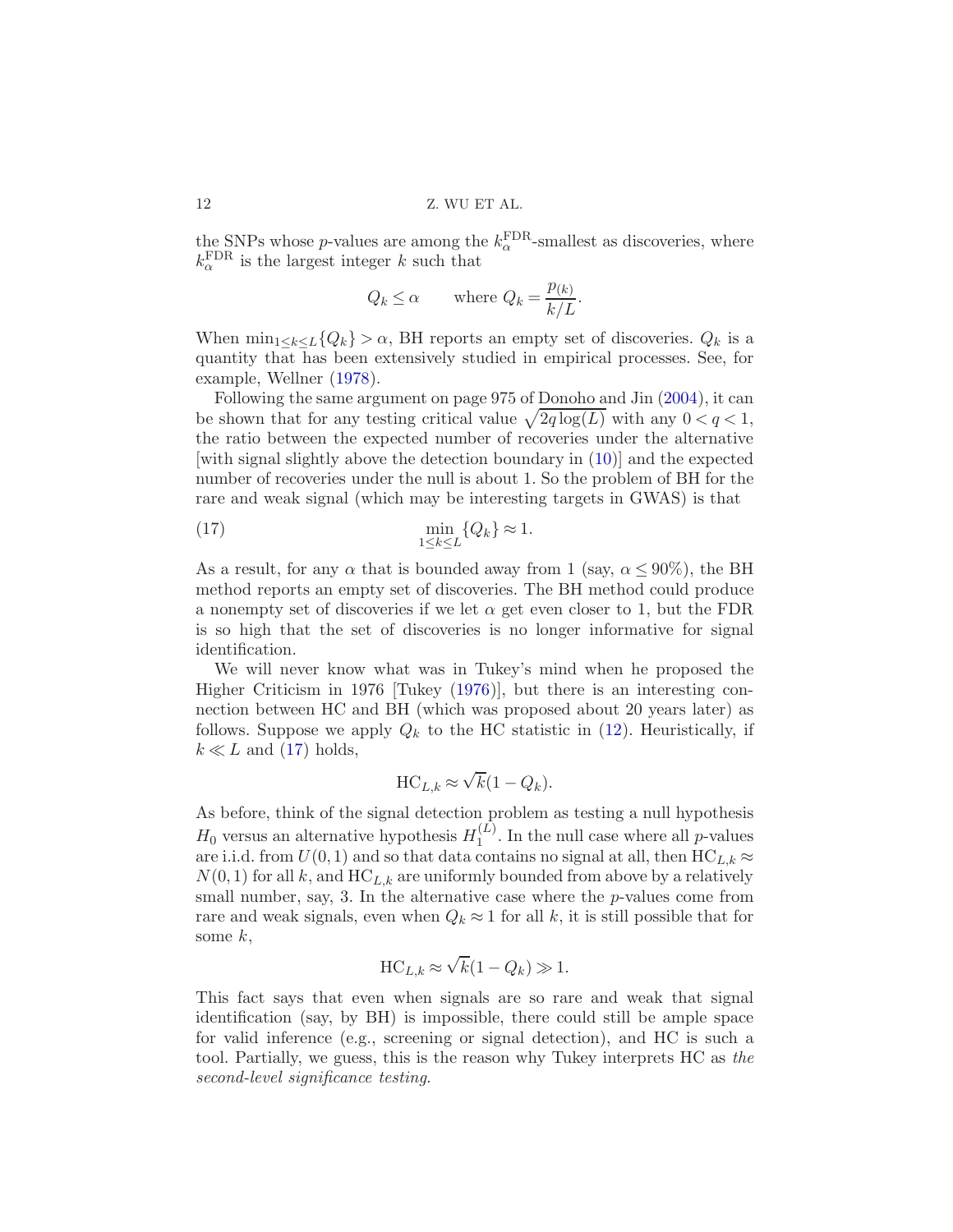Denote the maximizing index  $k$  for  $HC_{L,k}$  by

$$
k^{\text{HC}} = \underset{1 \le k \le L}{\text{arg}\max} \{ \text{HC}_{L,k} \}.
$$

Such an index is very different from  $k_{\alpha}^{\text{FDR}}$ . The index suggests a very interesting phenomenon that is frequently found for rare and weak signals (however, the phenomenon is not that frequently found when signals are rare and strong). Specifically, it is not always the case that  $k^{\text{HC}} = 1$ ; it could happen that the index is larger than 1, say,  $k^{\text{HC}} = 50$ . When this phenomenon happens, the interpretation is that the strongest evidence against the null is not necessarily the smallest  $p$ -value, but is the collection of moderately smallest  $p$ -values; see Donoho and Jin  $(2004)$  for discussion on moderate significances. When moderate significances contain more information for inference than does the smallest  $p$ -value, the HC type methodology is frequently more appropriate than BH, where the goal is shifted from signal identification to detection, to accommodate the presence of weak signals.

<span id="page-12-0"></span>5. Some other gene detection procedures. With the genetic detection boundary we can show that many well-known SNP-set methods are not optimal for the rare and weak genetic effects. First, we consider the minimal p-value method that treats the smallest p-value in a SNP-set as the measurement for the association between the trait and the SNPs in the set. The following proposition considers the minimal p-value method under cases where  $\sigma$  is either known or unknown.

<span id="page-12-1"></span>PROPOSITION 2. Consider the genetic model setup in  $(1)$ – $(9)$ . Under the assumptions (A1) and (A2.2), the minimal p-value procedure based on  $R_i^{\sigma}$  $\mu$  has asymptotically full power if  $r_j > r^{\text{MP}}(\alpha)$ ,  $j \in M^*$ , and is asymptotically powerless if  $r_j < r^{\text{MP}}(\alpha)$ ,  $j \in M^*$ , where

$$
r^{\text{MP}}(\alpha) \equiv (1 - \sqrt{1 - \alpha})^2, \qquad \alpha \in (1/2, 1).
$$

Furthermore, under assumptions (A1) and (A2.3), the minimal p-value procedure based on  $R_j$  has asymptotically full power if  $r_j > r^{MP}(\alpha)$ ,  $j \in M^*$ , and is asymptotically powerless if  $r_j < r^{\text{MP}}(\alpha)$ ,  $j \in M^*$ .

Proposition [2](#page-12-1) shows that the minimal p-value method is not optimal because  $r^{MP}(\alpha) > r^*(\alpha)$  for  $\alpha \in (1/2, 3/4)$  $\alpha \in (1/2, 3/4)$  $\alpha \in (1/2, 3/4)$ . Figure 1 illustrates the comparison between the minimal p-value method (dashed curve) and the HC procedure (solid curve) regarding the genetic effect  $(\beta_j = \beta$  for all  $j \in M^*$ ) and the heritability. When the associated SNPs are extremely rare with  $\alpha \in (3/4, 1)$ , the two methods have the same detection boundary. However, in a wide range of the proportion of associated SNPs corresponding to  $\alpha \in (1/2, 3/4)$ , the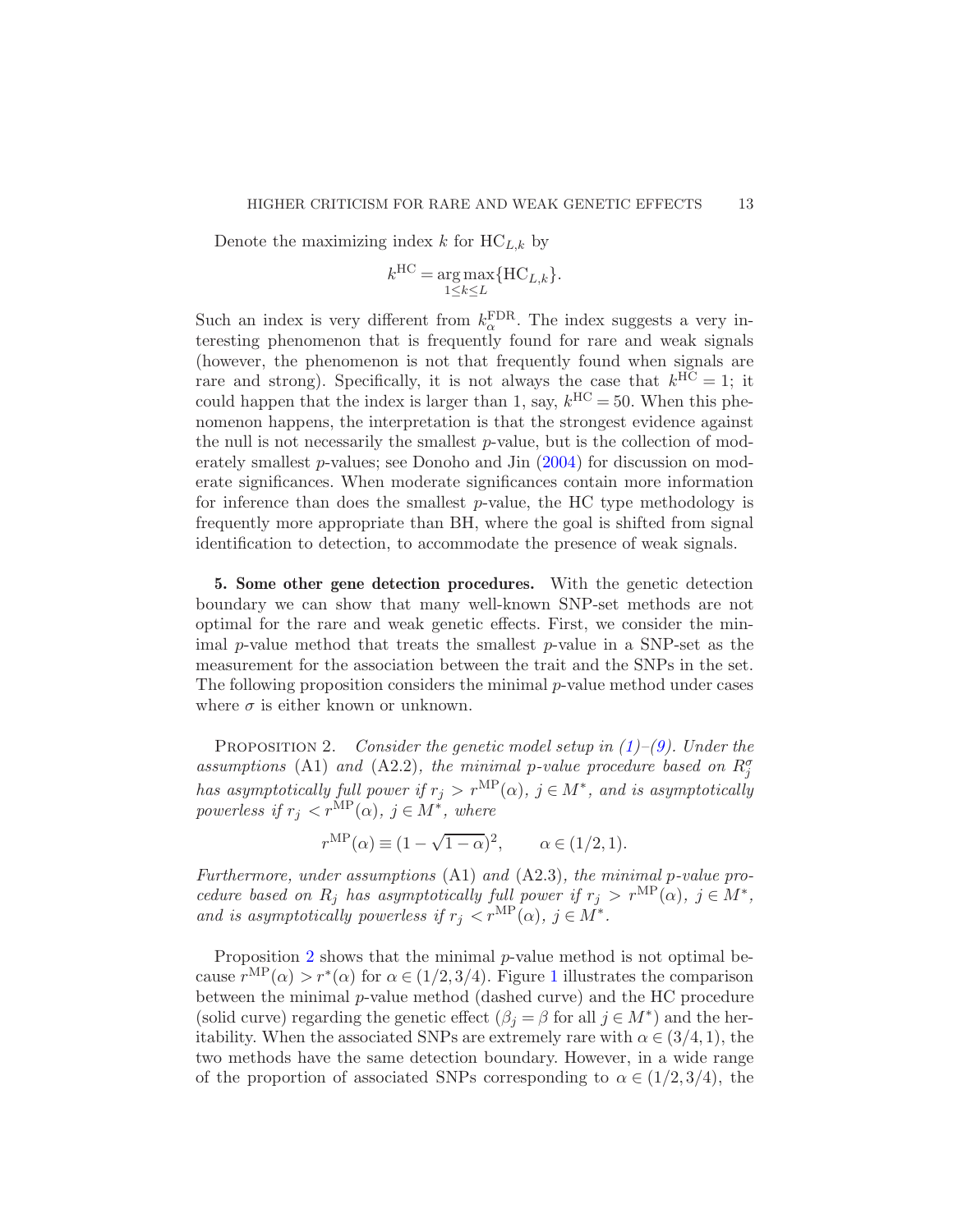HC procedure can detect significantly weaker genetic effects and heritability than the minimal p-value method does. This regime is more important in combating the detection of the undiscovered common and rare genetic variants that could number in the hundreds [Goldstein [\(2009](#page-26-0)), Hall, Jin and Miller [\(2009](#page-27-17)), Kraft and Hunter [\(2009](#page-27-0)), Wade [\(2009](#page-28-0))].

We further consider three commonly used SNP-set methods in the GWAS literature [Luo et al. [\(2010\)](#page-27-5)] and show that they are not as good as the minimal *p*-value method under our model setup. Let  $S = (S_1, \ldots, S_L)'$  be a vector of marginal test statistics and  $\hat{\Sigma}$  be the Pearson correlation coefficients among the SNP genotypes, that is,  $\hat{\Sigma}(i,j) = \frac{(\mathbf{X}_i - \bar{\mathbf{X}}_i)'(\mathbf{X}_j - \bar{\mathbf{X}}_j)}{\|\mathbf{X}_i - \bar{\mathbf{X}}_j\|\|\|\mathbf{X}_j - \bar{\mathbf{X}}_j\|}$  $\frac{(\mathbf{X}_i - \mathbf{X}_i) \cdot (\mathbf{X}_j - \mathbf{X}_j)}{\|\mathbf{X}_i - \bar{\mathbf{X}}_i\| \|\mathbf{X}_j - \bar{\mathbf{X}}_j\|}$ . First, the linear combination test (LCT) statistic is defined as

<span id="page-13-1"></span>(18) 
$$
T^{L} = \mathbf{e}^{\prime} \mathbf{S} / \sqrt{\mathbf{e}^{\prime} \hat{\mathbf{\Sigma}} \mathbf{e}},
$$

where **e** is the vector of 1s. Second, when  $\hat{\Sigma}^{-1}$  exists, the quadratic test (QT) statistic is defined as

$$
(19) \t\t TQ = \mathbf{S}' \hat{\mathbf{\Sigma}}^{-1} \mathbf{S}.
$$

Third, the decorrelation test (DT) statistic is the Fisher's combination test after the decorrelation generating independent p-values:

<span id="page-13-2"></span>(20) 
$$
T^{D} = -2 \sum_{j=1}^{L} \log p_{j},
$$

where the p-values  $p_j = 2\bar{\Phi}(|W_j|)$  and  $W_j$  is the jth element of  $\mathbf{W} = \mathbf{D}^{-1}\mathbf{S}$ , where **D** is a triangular matrix of Cholesky decomposition such that  $\hat{\Sigma} =$ DD'. The following theorem says that LCT, QT and DT are not optimal for rare and weak effects when SNPs are independent or have a polynomially decaying correlation along the distance between the SNPs. Specifically, for the true correlation matrix among the SNPs  $\Sigma$ , we denote the operation norm as  $\|\Sigma\| = \sup_{\{\mathbf{a} : \|\mathbf{a}\|_2=1\}} \|\Sigma \mathbf{a}\|_2$ .  $\Sigma$  has a polynomial off-diagnal decay if for positive constants  $M$ ,  $\lambda$  and  $C$ , the magnitude of the  $(j, k)$ <sup>th</sup> element is upper bounded by a polynomial function

<span id="page-13-3"></span><span id="page-13-0"></span>(21) 
$$
|\Sigma(j,k)| \le M(1+|j-k|)^{-\lambda}
$$
 and  $||\Sigma|| \ge C > 0$ .

THEOREM 3. Consider the genetic model setup in  $(1)-(2)$  $(1)-(2)$ ,  $(4)-(9)$  $(4)-(9)$  and [\(21\)](#page-13-0). The three tests in [\(18\)](#page-13-1)–[\(20\)](#page-13-2) correspond to  $S = (R_1, \ldots, R_L)'$ , where  $R_j$ is defined in [\(16\)](#page-9-2). Let  $\gamma' = \sqrt{\frac{\log L}{n}}$  $\frac{gL}{n}$ . For any  $\lambda \geq 3$ ,  $M \geq 1$  and  $\gamma' L = o(1)$ , LCT does not have asymptotically full power when  $r_j < 1, j \in M^*$ . For any  $\lambda > 1$  and  $\gamma' L^d = o(1)$  for some  $d > 1$ , both QT and DT do not have asymptotically full power when  $r_j < 1$ ,  $j \in M^*$ .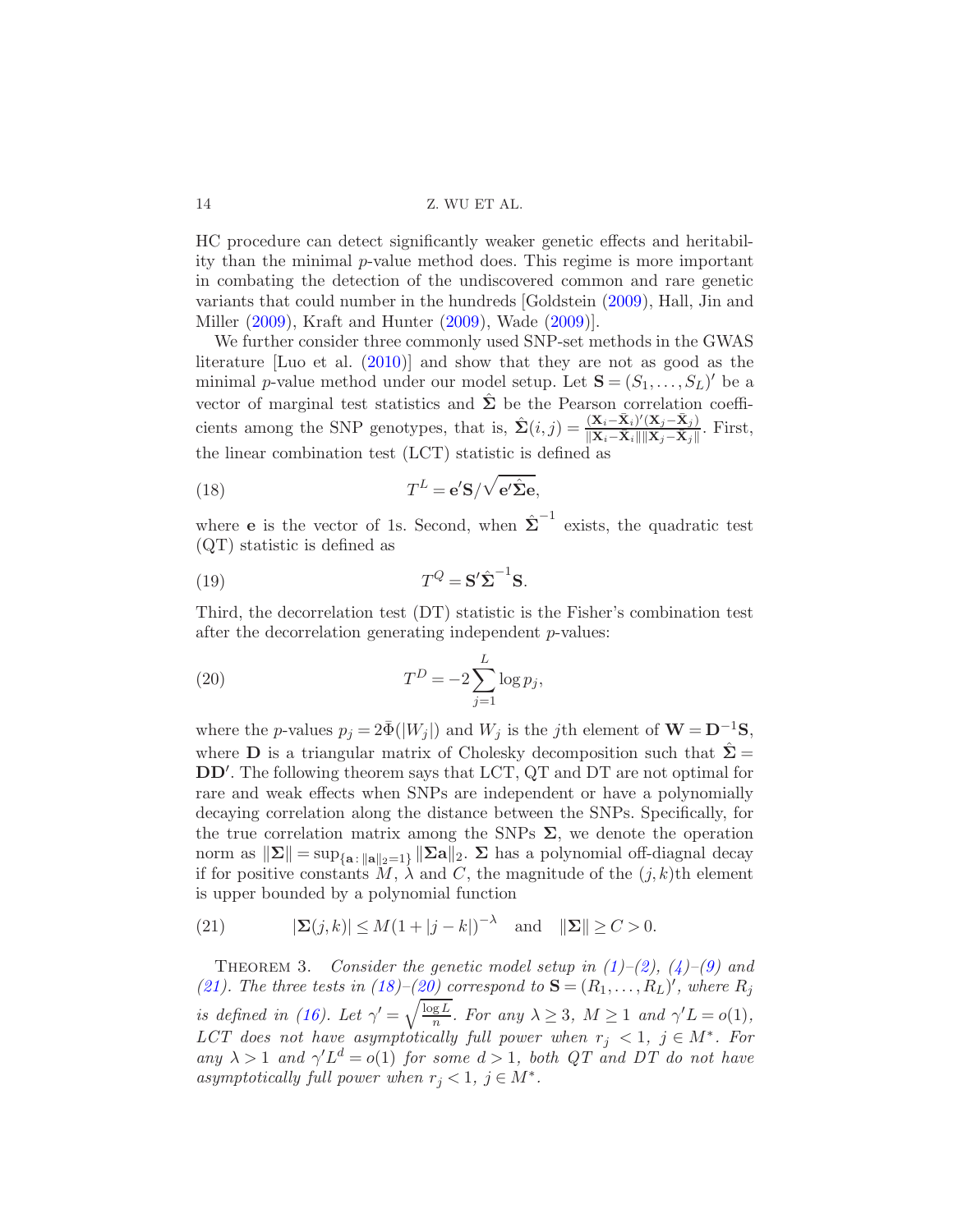Because the detection boundary  $r^{MP}(\alpha)$  of the minimal p-value method is always less than 1 for each  $\alpha \in (1/2, 1)$ , the SNP-set methods LCT, QT and DT have poorer performance than the minimal p-value method. In particular, this theorem indicates that Fisher's combination test (such as DT) is not a good choice for the rare and weak genetic effects considered here.

<span id="page-14-0"></span>6. Simulations and Crohn's disease study. Simulations and real GWAS analysis are conducted to evaluate the performance of HC-type methods and other traditional and newly proposed gene-based SNP-set methods, in which SNP genotypes in genes form sets of covariates. Instead of finding individual causative SNPs, the goal of signal detection here is to test which genes may contain these causative SNPs. Although the above theoretical results focus on model [\(1\)](#page-1-0), in order to guide practical applications, we study both quantitative and binary traits in the following analysis of three types of data sets (Table [1\)](#page-15-0): both simulated genotypes and phenotypes, real genotypes and simulated phenotypes, and both real genotypes and phenotypes for Crohn's disease study. The following summarizes the implementation of the methods to be compared:

1. Higher Criticism method. The test statistic is given in [\(12\)](#page-8-2) for each gene. For quantitative traits, the *p*-values are calculated based on either  $T_i$ (method denoted HC) or  $R_i$  (denoted HCm) in [\(16\)](#page-9-2). For binary traits, we adopt a Z-statistic by Zuo, Zou and Zhao [\(2006](#page-28-12)) (denoted HC):

<span id="page-14-1"></span>(22) 
$$
D_j = \sqrt{n} \frac{\hat{p}_{\text{case}} - \hat{p}_{\text{control}}}{\sqrt{2\hat{p}_{\text{all}}(1 - \hat{p}_{\text{all}})}},
$$

where  $\hat{p}_{\text{case}}$ ,  $\hat{p}_{\text{control}}$  and  $\hat{p}_{\text{all}}$  are the estimated MAF in cases, controls and the combined group, respectively. When the jth SNP is not associated,  $D_j \rightarrow$  $N(0, 1)$ , the two-tailed p-values  $p_j = 2\bar{\Phi}(|D_j|)$  are applied to [\(12\)](#page-8-2) to get the HC statistic.

2. Minimal p-value method (denoted MinP). The association of a SNP set in a gene is determined by the smallest p-value  $p_{(1)}$ . This is the most commonly used method in GWAS practice. The p-values are obtained either based on  $T_i$  in [\(16\)](#page-9-2) for quantitative traits or  $D_i$  in [\(22\)](#page-14-1) for binary traits.

3. Principal Component Analysis (PCA) [Ballard, Cho and Zhao [\(2010](#page-26-1)), Wang and Abbott  $(2008)$ . To measure the significance of a gene, a p-value is obtained by fitting a multiple regression for quantitative traits (or a logistic regression for binary traits) by using the least principal components that count over 85% variation.

4. Ridge regression (denoted Ridge) [He and Wu [\(2011](#page-27-18))]. SNP covariates in a gene are fitted with traits by ridge regression at the tuning parameter that minimizes the prediction error based on cross-validation (R function lm.ridge). The residual sum of squares describes the goodness of fit of the model, and thus is treated as the score for the SNP set. The same procedure is applied to both quantitative and binary traits for simplicity.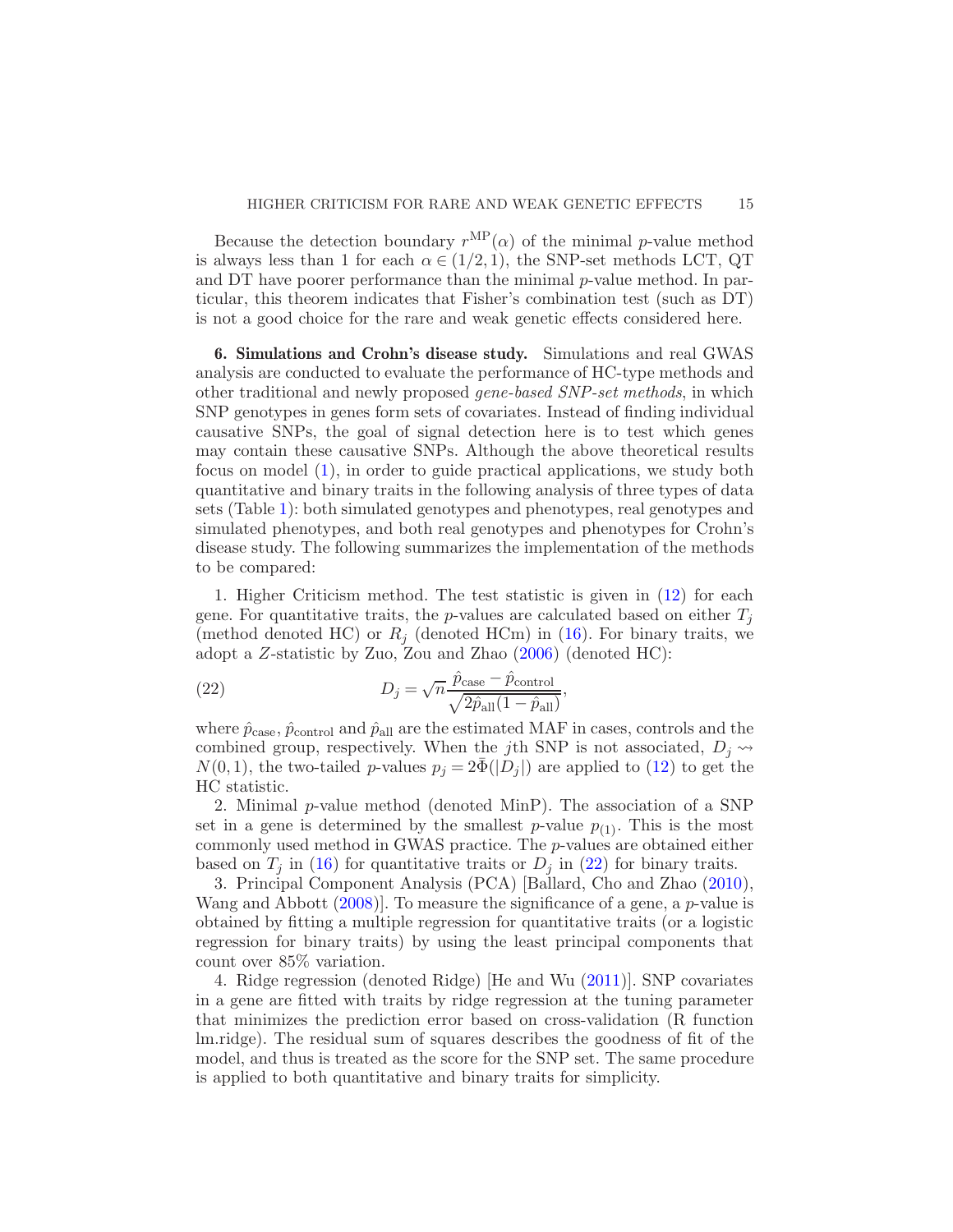5. Linear combination test (LCT), quadratic test (QT) and decorrelation test (DT) [Luo et al.  $(2010)$ ]. To calculate the statistics in  $(18)$ – $(20)$ , we apply  $S = (T_1, \ldots, T_L)'$  with  $T_j$  in [\(16\)](#page-9-2) for quantitative traits and  $S =$  $(D_1, \ldots, D_L)'$  with  $D_j$  in [\(22\)](#page-14-1) for binary traits.

6. Kernel-machine test [Wu et al. [\(2010\)](#page-28-13)]. This is a SNP-set method that applies the generalized semiparametric models [Liu, Lin and Ghosh [\(2007](#page-27-19)), Wu et al. [\(2010](#page-28-13))] to detect the association of genes. For the additive genetic model defined in  $(1)$ , the linear kernel function is recommended by the authors [Wu et al. [\(2010](#page-28-13))]. So the semiparametric model is simplified to either a multiple regression model for quantitative traits (denoted KMT) or logistic regression for binary traits (denoted LKMT). The genetic association is measured by a variance-component score statistic [Zhang and Lin [\(2003](#page-28-14))]. We apply the R functions implemented by the authors of this method.

<span id="page-15-1"></span>6.1. Simulated genotypes and phenotypes. We simulated both genotype and phenotype data to fully control the data structure and genetic effect pattern. Data sets 1 and 2 in Table [1](#page-15-0) were obtained in the following. First, to simulate the genotype data, it was assumed that one gene unit contains

### TABLE 1

<span id="page-15-0"></span>List of the data used for analysis. Genotypes are either simulated based on six Toeplitz correlation matrices (TCM) or from the true GWAS data of NIDDK–IBDGC. The number of SNPs per gene is either 100 or according to the true data. Phenotypes are either simulated based on the additive model ( $\sigma^2 = 1$ ) or logistic regression model  $(\beta_0 = -2)$  or the true Crohn's disease status. The locations of nonzero coefficients are always random and the values are either fixed or random, where  $b_1$  ranges from 0.088 to 0.131 and  $b_2$  ranges from 0.1 to 0.24

|                | Data Genotype                    | Sample            |      |               |      |                | SNPs/gene LD MAFPhenotype Nonzero coefficients |
|----------------|----------------------------------|-------------------|------|---------------|------|----------------|------------------------------------------------|
| 1              | Simulation                       | 1000              | 100  | 6 TCM 0.4     |      | Additive       | $3, b_1$                                       |
| $\overline{2}$ | Simulation                       | 2000              | 100  | $6$ TCM $0.4$ |      | Logit          | $3, b_2$                                       |
| 3              | Simulation                       | 1000              | 100  |               |      |                | 6 TCM 0.4 Additive 3, $+/-b_1$ equal chance    |
| $\overline{4}$ | Simulation                       | 1000              | 100  | 6 TCM 0.4     |      | Additive       | 3, Unif $[b_1, 1.2b_1]$                        |
| 5              | Simulation                       | 1000              | 100  | 6 TCM 0.4     |      | Additive       | 3, Unif $[0.9b_1, 1.1b_1]$                     |
| 6              | <i>BCHE</i>                      | $851 \text{ Jew}$ | 100  | real          |      | real Additive  | $3, b_1$                                       |
| $\overline{7}$ | <i>BCHE</i>                      | $851 \text{ Jew}$ | 100  | real          | real | Logit          | 3, b <sub>2</sub>                              |
| 8              | EXT1                             | 851 Jew           | 106  | real          |      | real Additive  | $3, b_1$                                       |
| 9              | EXT1                             | 851 Jew           | 106  | real          | real | Logit          | $3, b_2$                                       |
| 10             | <i>FSHR</i>                      | 851 Jew           | 117  | real          |      | real Additive  | $3, b_1$                                       |
| 11             | <i>FSHR</i>                      | $851 \text{ Jew}$ | 117  | real          | real | Logit          | $3, b_2$                                       |
| 12             | $15,860$ genes                   | 851 Jew           | vary | real          |      | real Additive  | $\alpha = 0.8, r = 0.9$                        |
| 13             | $15,860$ genes $1145$ non-Jewish |                   | vary | real          |      | real Additive  | $\alpha = 0.8, r = 0.9$                        |
| 14             | $15,860$ genes                   | $851 \text{ Jew}$ | vary | real          |      | real CD status |                                                |
| 15             | $15,860$ genes $1145$ non-Jewish |                   | vary | real          |      | real CD status |                                                |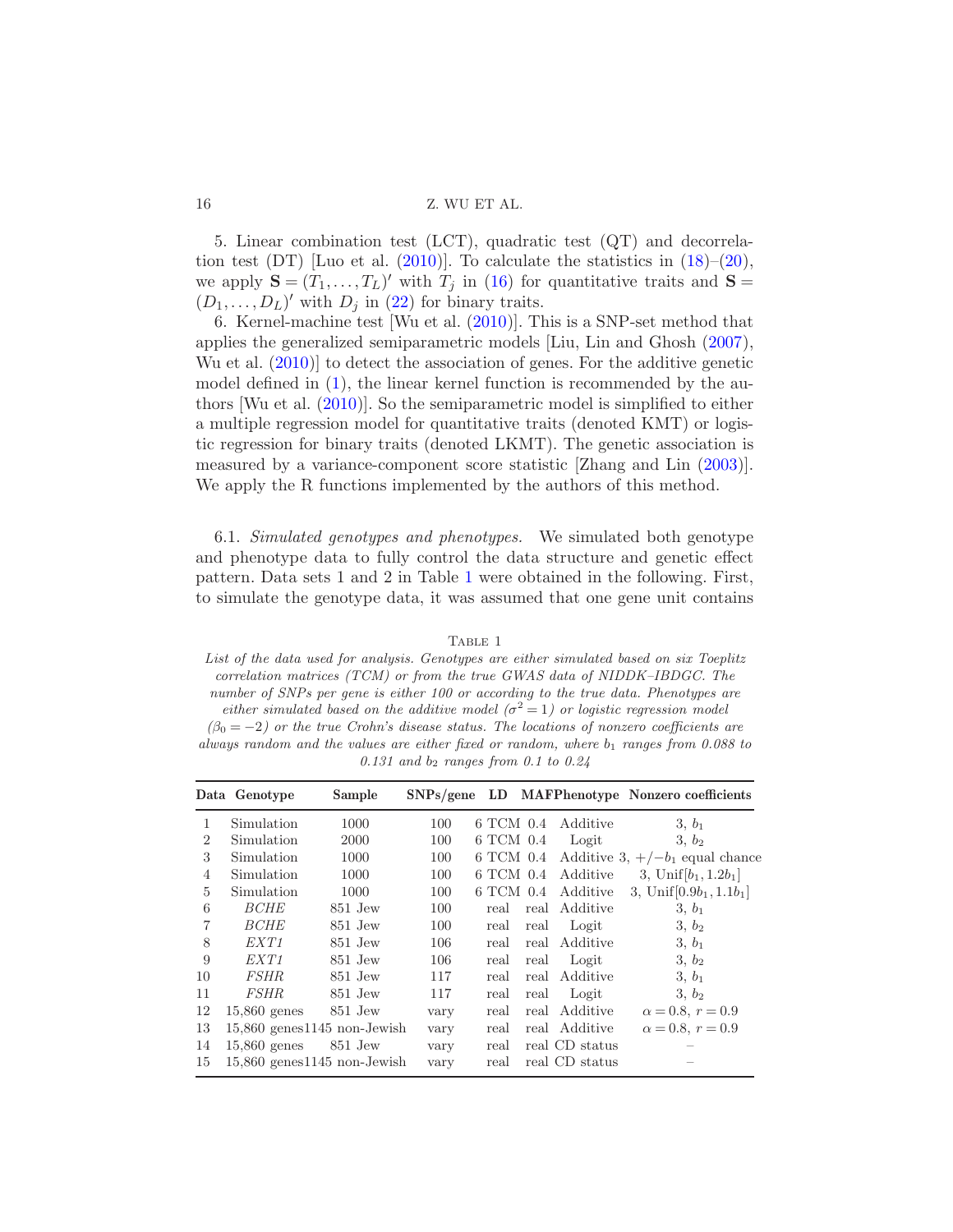$L = 100$  SNPs, whose genotypes follow HWE in [\(2\)](#page-4-2) with MAF  $q = 0.4$ . To demonstrate how typical LD structures may affect these methods, six Toeplitz correlation matrices (TCM) were studied: (I) Independent SNPs, that is, the correlation matrix  $\Sigma$  is the identity matrix. (II) SNPs in the first order neighborhoods are correlated, that is,  $\Sigma$  has 1 in the main diagonal, 0.3 (or 0.25, or 0.2) in the first off-diagonals and 0 elsewhere. (III) SNPs are correlated with the nearest two neighbors, that is,  $\Sigma$  has 1 in the main diagonal, 0.25 in the first off-diagonal, 0.3 (or 0.2) in the second off-diagonal and 0 elsewhere. The R package mvtBinaryEP [By and Qaqish [\(2011](#page-26-8)), Emrich and Piedmonte [\(1991](#page-26-9))] was used to generate the correlated genotype data.

Second, to simulate the phenotype data, we considered the cases of rare and weak genetic effects based on the above theoretical results. Specifically, the rarity parameter was assumed  $\alpha = 0.76$ , so  $K = L^{1-\alpha} \approx 3$  randomly picked SNPs were made causative. Quantitative traits were generated by model [\(1\)](#page-1-0) with error variance  $\sigma^2 = 1$ . The sample size was  $n = 1000$ . We examined a series of strength parameters  $r_j = r$  in [\(9\)](#page-6-0) from 0.4 to 0.9, which correspond to the genetic effects  $\beta_j$  in [\(8\)](#page-6-1) equals  $b_1$  ranging from 0.088 to 0.131, and the heritability of trait ranging in [\(11\)](#page-7-1) from 0.011 to 0.024. On the other hand, binary traits were generated by a logistic model

<span id="page-16-0"></span>(23) 
$$
\log \left( \frac{P(Y=1|\mathbf{X})}{P(Y=0|\mathbf{X})} \right) = \beta_0 + \beta_1 X_1 + \beta_2 X_2 + \dots + \beta_L X_L.
$$

Conditional on the genotype data, many diseased  $(Y = 1)$  and nondiseased outcomes  $(Y = 0)$  were generated according to the genetic risk. Then the retrospective case–control data were collected by randomly sampling 1000 cases and 1000 controls. We considered the coefficient  $\beta_0 = -2$  and a sequence of nonzero coefficients  $\beta_i = b_2$  ranging from 0.10 to 0.24, which correspond to the disease allele odds ratio ranging from 1.11 to 1.27.

The empirical power was compared based on a well-controlled empirical type I error rate. Specifically, we ran 1000 simulations, each with newly generated genotypes, and then the phenotypes according to a specific genetic model with random locations of causative SNPs. For each simulation, we also permuted the phenotype responses and calculated the test statistics for the null hypothesis of no association. Over all simulations, the 95th percentile of the null statistics was used as the cutoffs to control the type I error rate at a level 0.05. The empirical power, that is, the true positive rate of tests, is the proportion of simulations where the test statistics exceeded the corresponding cutoff. Figures [2](#page-17-0) and [3](#page-17-1) show the comparisons of empirical power for data sets 1 and 2, respectively. In all the setups, the HC-type methods had the highest power. The comparisons were not significantly affected by these LD structures.

In reality, causative SNPs may not have homogenous contribution to the traits. We simulated data sets 3–5 described in Table [1](#page-15-0) for three scenarios of random genetic effects. First, the nonzero coefficients have the same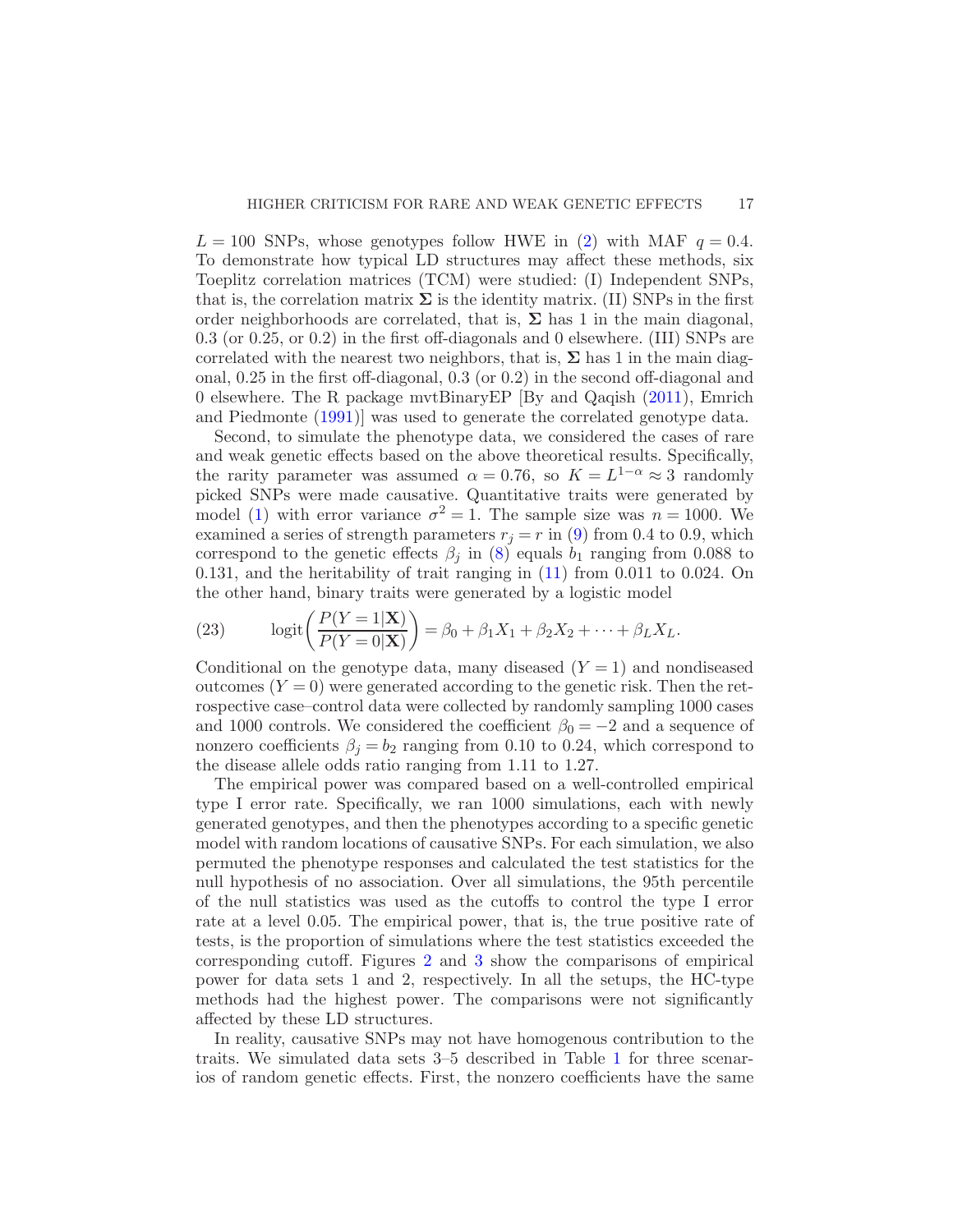18 Z. WU ET AL.



<span id="page-17-0"></span>Fig. 2. For quantitative traits under the fixed value of nonzero coefficients, HC and HCm have the highest power. X-axis: the strength parameter  $r$  in equation [\(9\)](#page-6-0), which corresponds to the nonzero coefficients  $\beta_j = b_1$  in [\(8\)](#page-6-1). The six panels correspond to six correlation matrices of SNPs: (1) identity matrix, (2) the 1st off-diagonals equal 0.3, (3) the 1st off-diagonals equal 0.25, (4) the 1st off-diagonals equal 0.2, (5) the 1st off-diagonals equal 0.25 and the 2nd off-diagonals equal 0.3, (6) the 1st off-diagonals equal 0.25 and the 2nd off-diagonals equal 0.2.



<span id="page-17-1"></span>Fig. 3. For binary traits from the fixed value of nonzero coefficients, HC has the highest power. X-axis: the nonzero coefficients  $\beta_j = b_2$  in equation [\(23\)](#page-16-0). The six panels correspond to the same six correlation matrices of SNPs as those in Figure [2.](#page-17-0)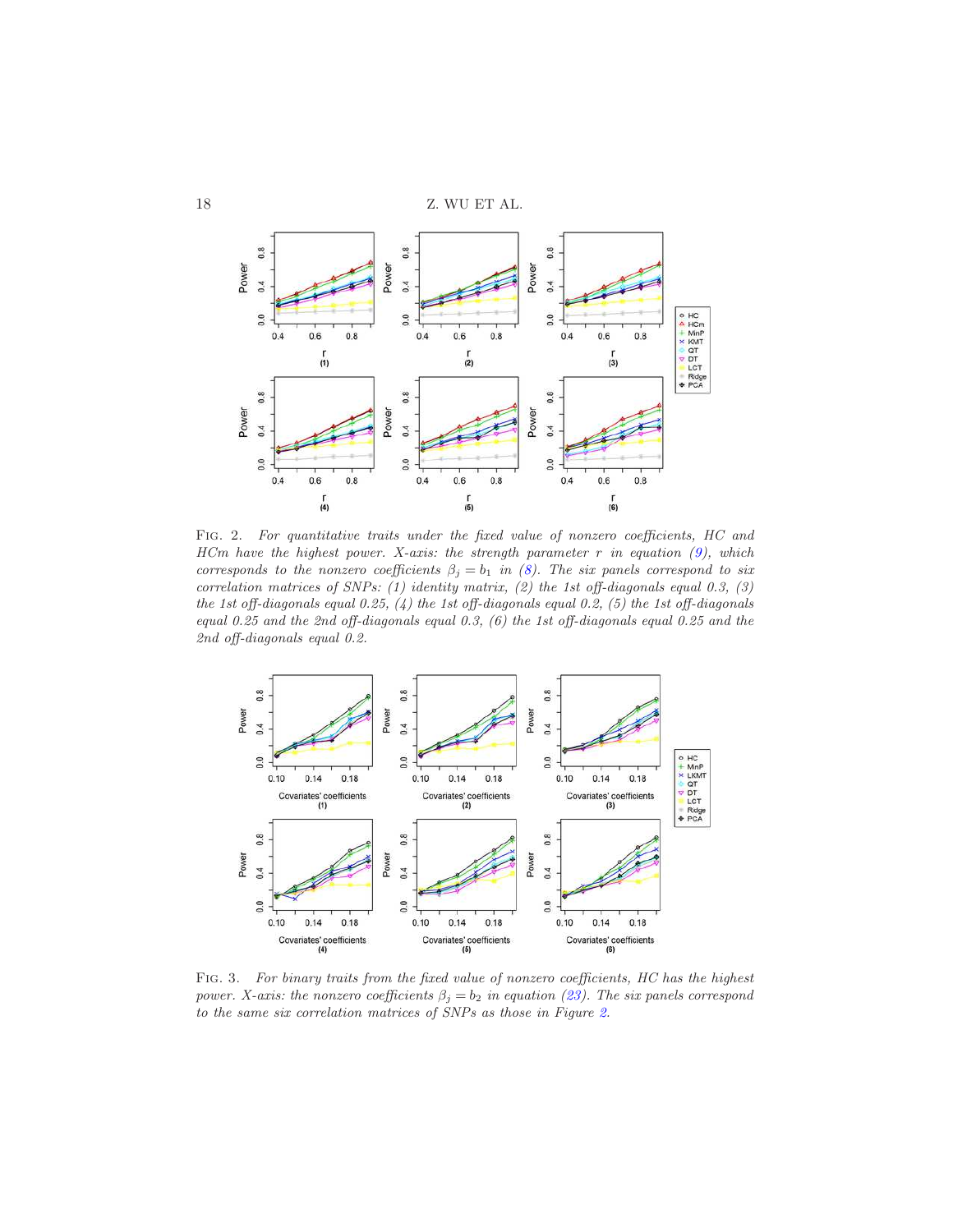

<span id="page-18-0"></span>FIG. 4. For quantitative traits from random nonzero coefficients  $\pm b_1$  with equal probabilities,  $HC$  and  $HCm$  have the highest power. X-axis: the strength parameter r in equation [\(9\)](#page-6-0), which corresponds to the nonzero coefficients  $\beta_i = b_1$  in [\(8\)](#page-6-1). The six panels correspond to the same six correlation matrices of SNPs as those in Figure [2.](#page-17-0)

magnitude  $b_1$ , but with random  $+/-$  signs of equal probabilities. Second, the nonzero coefficients are uniformly distributed in  $[b_1, 1.2b_1]$ . Third, the nonzero coefficients are uniformly distributed in  $[0.9b_1, 1.1b_1]$ . Figure [4](#page-18-0) shows the comparisons of the methods under random nonzero coefficients  $\pm b_1$  with equal probabilities. HC methods were still the best among these methods assessed. Since the genetic effects have two directions, the linear combination test (LCT) causes the signals to cancel out and has low power. The results for the other two scenarios of random genetic effects (data sets 4–5 in Table [1\)](#page-15-0) are given in supplementary Figures 1 and 2 [Wu et al. [\(2014\)](#page-28-8)].

Our theoretical results in Sections [3](#page-8-0)[–5](#page-12-0) are about reliable detection, that is, to get asymptotically full power of detecting true genes containing a small number of weak causative SNPs. In reality, the sample size may not be large enough to allow the power approaching to 1, and there is a chance of obtaining false discoveries. Here we assessed the False Discovery Rate (FDR) of these methods over a variety of type I error rate cutoffs. Figure [5](#page-19-0) illustrates the FDR of HC methods for quantitative traits (Data 1 in Table [1\)](#page-15-0), with the strength parameter  $r = 0.4{\text{-}}0.9$ . It can be seen that the FDR is well controlled, with an expected decreasing trend for increasing signal strength r. The HC method was also compared with other methods in terms of the FDR in supplementary Figures 3–8 [Wu et al. [\(2014](#page-28-8))]. The FDR of the HC method is similar to or lower than those of the other methods.

6.2. Real genotypes and simulated phenotypes. By using real genotype data, we studied how the real allelic distributions and LD structures, which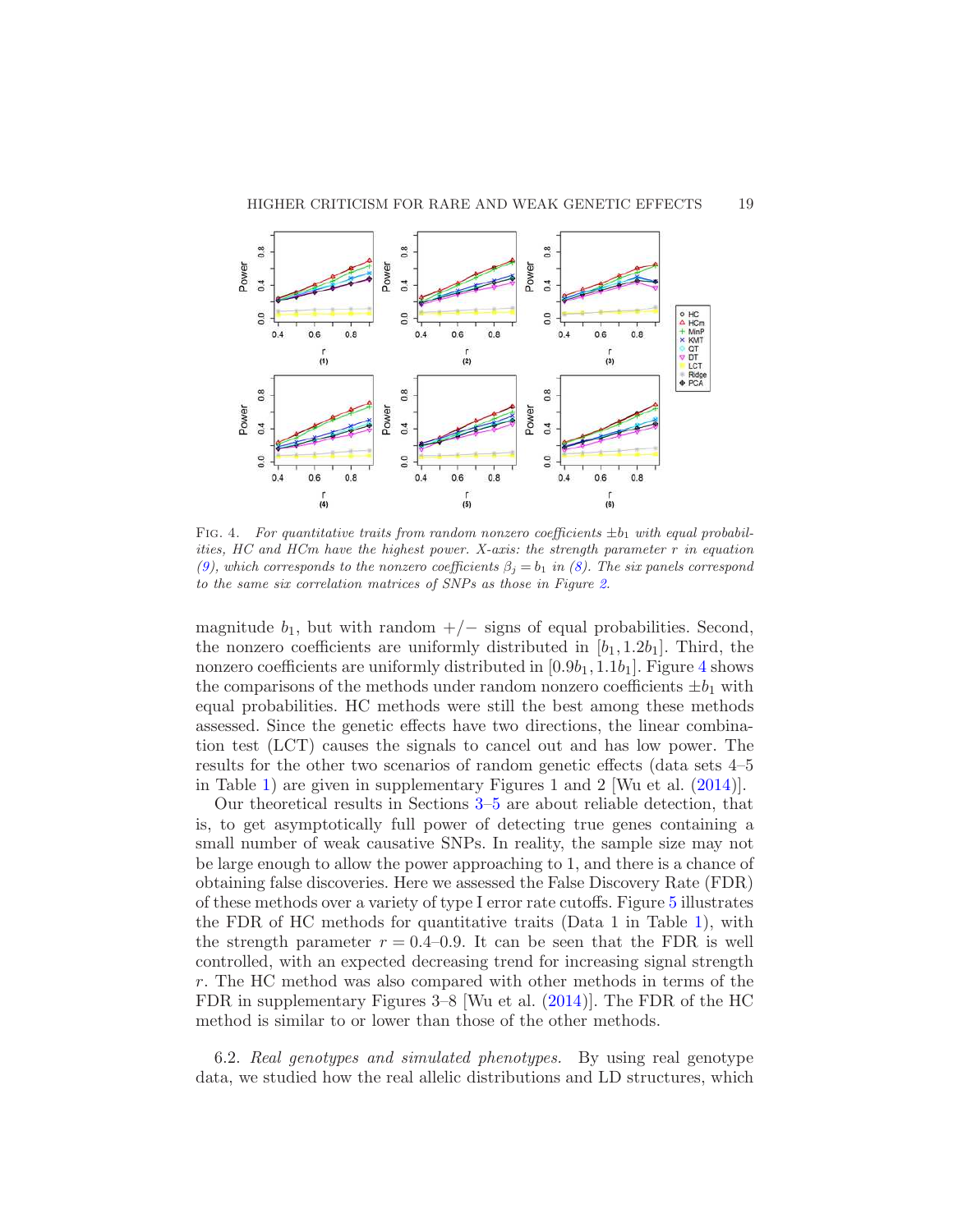20 Z. WU ET AL.



<span id="page-19-0"></span>FIG. 5. False Discovery Rates of the HC method for quantitative traits. X-axis: the empirical type I error rate cutoff. The six panels correspond to the same six correlation matrices of SNPs as those in Figure [2.](#page-17-0)

are more complicated than the above simulations, may influence the results. For this purpose, we used the observed SNP genotypes from the data of NIDDK–IBDGC (National Institute of Diabetes, Digestive and Kidney Diseases–Inflammatory Bowel Disease Genetics Consortium) [Duerr et al. [\(2006\)](#page-26-10)]. The data contain 851 independent subjects from the Jewish population (417 cases and 434 controls) and 1145 independent subjects from the non-Jewish population (572 cases and 573 controls). SNPs were grouped into 15,860 genes on chromosomes 1–22 according to physical locations of genes and SNPs (NCBI Human Genome Build 35). For data quality control, SNPs were excluded if they have HWE  $p$ -values less than 0.01 or MAF less than 0.01. SNPs were also removed if their genotypes are redundant or have a missing rate over 10%. The final data set contains 307,964 SNPs. The gene length (number of SNPs) ranges from 1 to 844 and is highly skewed to the right: the lower, median and upper quartiles are 3, 7 and 19, respectively. The missing genotypes were imputed as the average over subjects.

Quantitative and binary traits were simulated under similar setups of rare and weak genetic effects as those in Section [6.1.](#page-15-1) Data sets 6–11 in Table [1](#page-15-0) list the parameters and setups based on three genes: *BCHE* (butyrylcholinesterase) is a gene with 100 SNPs located at 3q26.1-q26.2; EXT1 (exostosin 1) is a gene with 106 SNPs located at  $8q24.11$ ;  $FSHR$  (follicle stimulating hormone receptor) is a gene with 117 SNPs located at 2p21-p16. At the empirical type I error rate 0.05 from 1000 simulations, Figure [6](#page-20-0) shows the empirical power of testing these genes through quantitative (row 1) and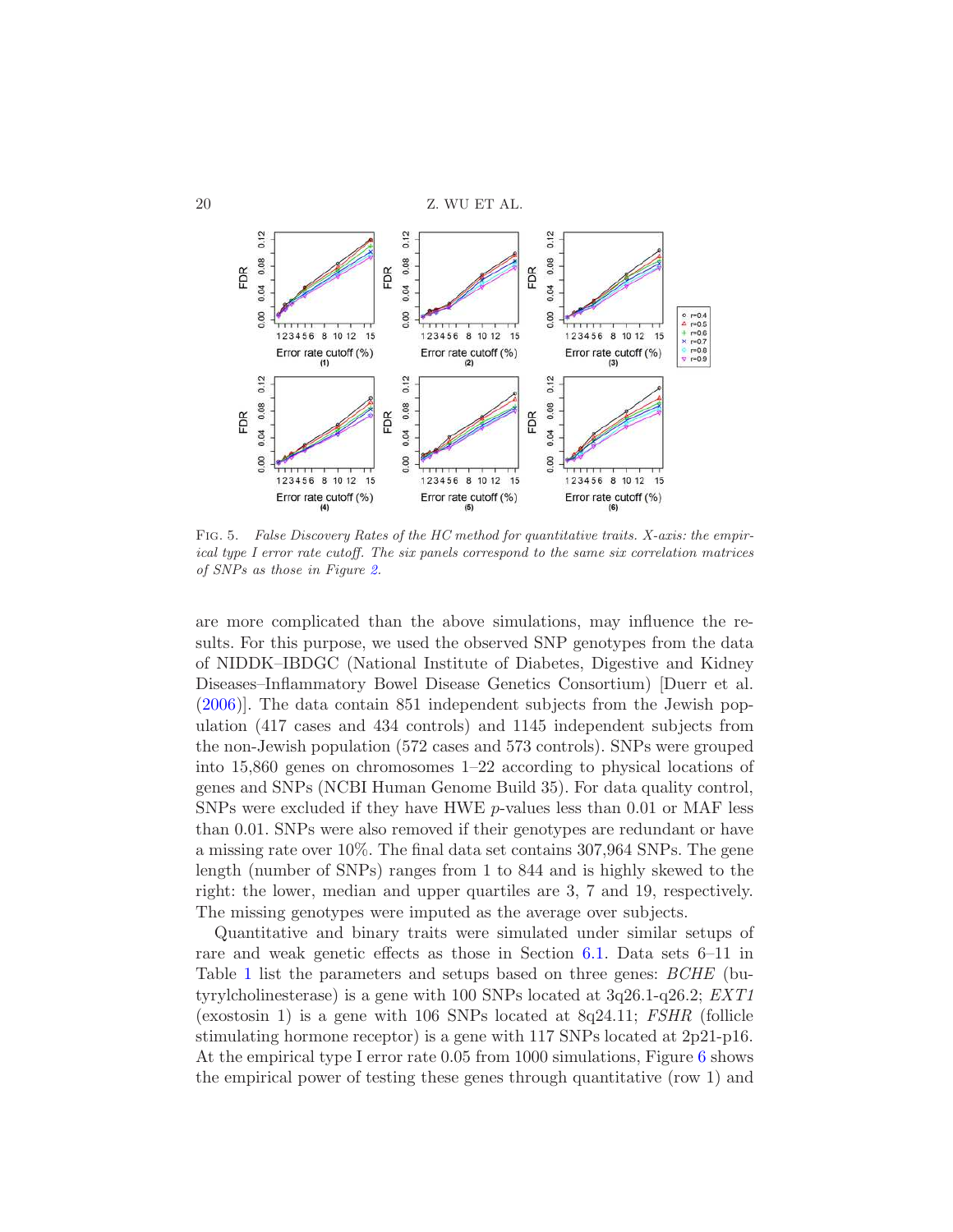

<span id="page-20-0"></span>Fig. 6. Power comparison based on genotype data of genes BCHE (left), EXT1 (middle) and FSHR (right), respectively. Row 1 X-axis: the strength parameter r for the genetic effect in equation [\(9\)](#page-6-0) for the quantitative trait model; row 2 X-axis: the genetic effect  $\beta$  in equation  $(23)$  for the binary trait model.

binary traits (row 2). It is clear that HC procedures performed similarly to or better than the other SNP-set methods.

We further studied the performance of these gene-detection methods when causative SNPs are simultaneously located within multiple risk genes. Specifically, we took 10 genes found to be associated with Crohn's disease (CD) in the literature [Franke et al. [\(2010](#page-26-11))] and made each of these contain  $L_g^{1-\alpha}$ causative SNPs (rounded to integer), where  $L_q$  is the number of SNPs in the gth risk gene. The locations of these associated SNPs in each risk gene were randomly chosen. The quantitative traits were then generated by an additive model [\(1\)](#page-1-0) that contains all the causative SNPs from the 10 risk genes, where each causative SNP has a genetic effect  $\beta_j$  defined in  $(8)-(9)$  $(8)-(9)$ with the rarity parameter  $\alpha = 0.8$  and the strength parameter  $r_j = 0.9$ . After generating the quantitative trait, we carried out the GWA study by using the whole genotypes data of all 15,860 genes. Data sets 12 and 13 in Table [1](#page-15-0) summarize the information on the parameters and setups.

To accommodate the fact that genes have distinct numbers of SNPs and LD structures, we again adapted the permutation test by randomly shuffling the response traits for obtaining the gene-by-gene empirical p-values. For the 10 risk genes, Tables [2](#page-21-0) and [3](#page-22-0) show their empirical p-values from  $10,000$ permutations as well as the corresponding ranks (ties are averaged) among all 15,860 genes based on Jewish and non-Jewish data, respectively. Only  $HC$  methods reliably had the smallest average  $p$ -values and ranks for both data sets.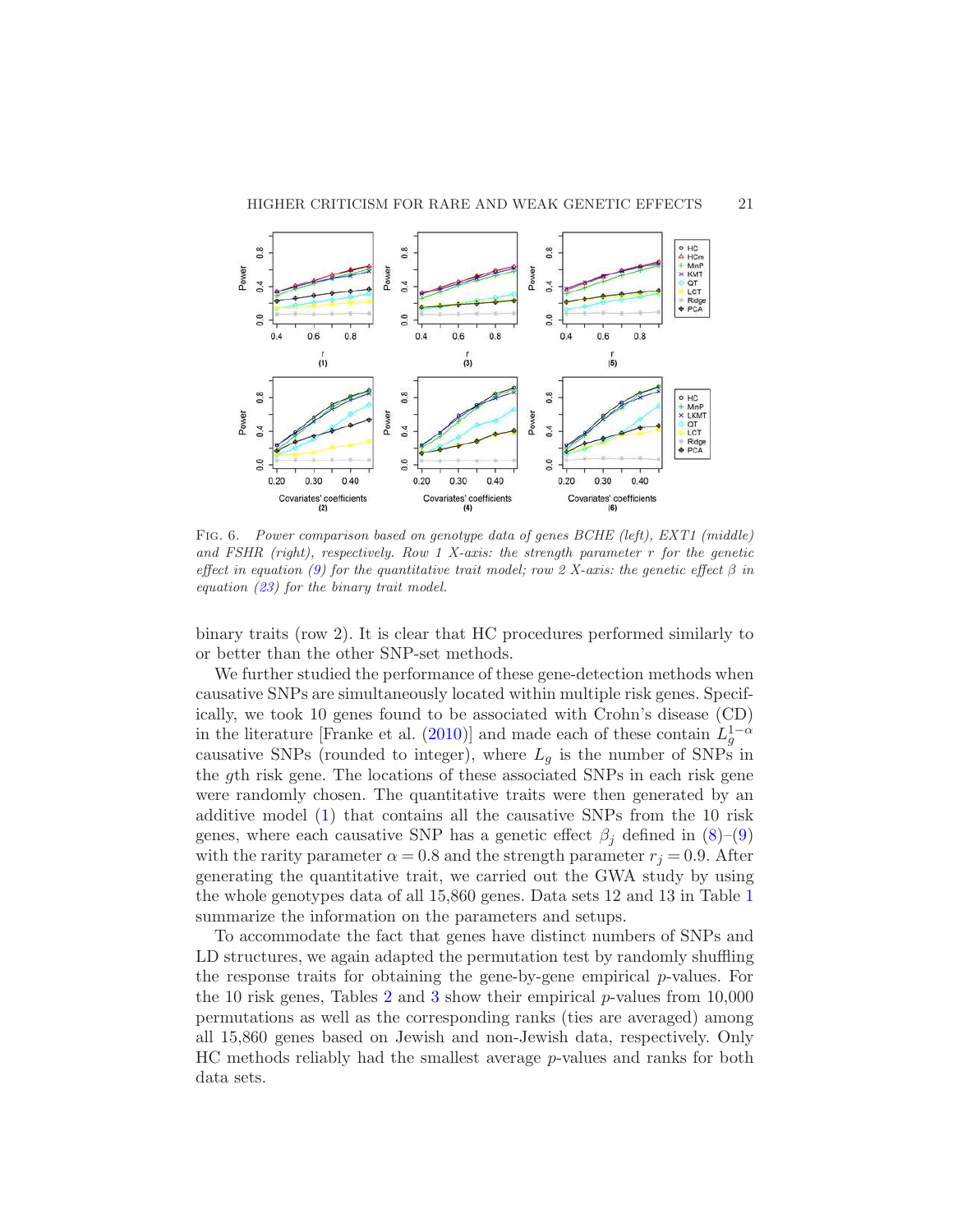<span id="page-21-1"></span><span id="page-21-0"></span>

|              |           | MinP   |                  | $_{\rm LCT}$ |                 | QT     |                 | <b>KMT</b> |                 | HС     |            | HCm    |                  |
|--------------|-----------|--------|------------------|--------------|-----------------|--------|-----------------|------------|-----------------|--------|------------|--------|------------------|
| Genes        | SNPs/gene | Rank   | <i>p</i> -value  | Rank         | <i>p</i> -value | Rank   | <i>p</i> -value | Rank       | <i>p</i> -value | Rank   | $p$ -value | Rank   | <i>p</i> -value  |
| IL23R        | 23        | 490    | 0.0314           | 1772         | 0.1138          | 2337.5 | 0.1577          | 23         | 0.0007          | 109.5  | 0.0071     | 104.5  | 0.0069           |
| PTGER4       | 72        | 3984.5 | 0.2496           | 14,246       | 0.901           | 2885   | 0.1931          | 490        | 0.0309          | 470.5  | 0.0313     | 455    | 0.0298           |
| IL12B        | 41        | 2.5    | $\left( \right)$ | 15,574.5     | 0.9831          | 11.5   | 0.0006          | 3          | 0               | 2.5    | $\Omega$   | 2.5    | $\left( \right)$ |
| CDKAL1       | 160       | 2245.5 | 0.1423           | 4481         | 0.2859          | 6418.5 | 0.4155          | 150        | 0.0084          | 534.5  | 0.0352     | 506.5  | 0.0335           |
| PRDM1        | 71        | 4801.5 | 0.3029           | 2908         | 0.1858          | 5735.5 | 0.3733          | 8203       | 0.5243          | 8290   | 0.5243     | 8327   | 0.5275           |
| ZNF365       | 54        | 2.5    | $\left( \right)$ | 1809.5       | 0.1159          | 22     | 0.0013          | 8          | 0.0002          | 2.5    | $\Omega$   | 2.5    | $\Omega$         |
| PLCL1        | 64        | 1708.5 | 0.1092           | 8957         | 0.564           | 7353.5 | 0.4751          | 338        | 0.0194          | 807.5  | 0.0505     | 768.5  | 0.049            |
| <i>BACH2</i> | 83        | 2.5    | $\left( \right)$ | 9747.5       | 0.6118          | 384    | 0.0274          | 3          | $\Omega$        | 2.5    | $\Omega$   | 2.5    | $\Omega$         |
| GALC         | 120       | 919    | 0.0578           | 15,391       | 0.972           | 7146.5 | 0.4612          | 1392       | 0.0948          | 936    | 0.0589     | 924.5  | 0.0581           |
| <i>SMAD3</i> | 52        | 5806.5 | 0.3642           | 4193         | 0.268           | 3079   | 0.2041          | 5456       | 0.359           | 4985.5 | 0.3135     | 5024   | 0.316            |
| Average      | 74        | 1996.3 | 0.1257           | 7907.95      | 0.5001          | 3537.3 | 0.2309          | 1606.6     | 0.1038          | 1614.1 | 0.1021     | 1611.9 | 0.1021           |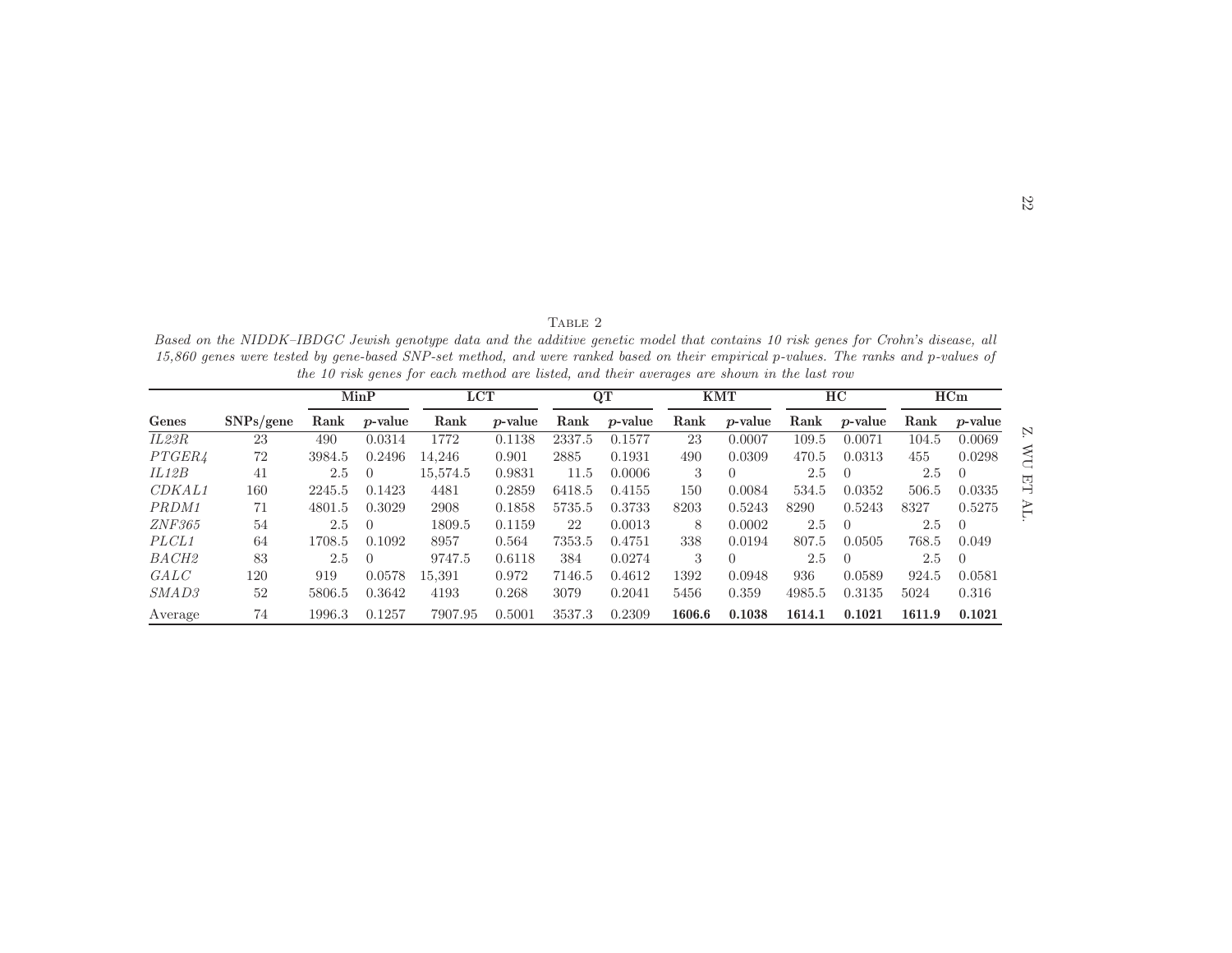<span id="page-22-0"></span>

| Genes             | SNPs/gene | MinP   |            | $_{\rm LCT}$ |            | QT     |            | <b>KMT</b> |            | HC     |            | HCm    |            |
|-------------------|-----------|--------|------------|--------------|------------|--------|------------|------------|------------|--------|------------|--------|------------|
|                   |           | Rank   | $p$ -value | Rank         | $p$ -value | Rank   | $p$ -value | Rank       | $p$ -value | Rank   | $p$ -value | Rank   | $p$ -value |
| <i>IL23R</i>      | 23        | 7184   | 0.4638     | 13,952.5     | 0.8833     | 3800.5 | 0.2603     | 4979       | 0.3379     | 5626   | 0.3584     | 5635   | 0.3587     |
| PTGER4            | 72        | 4627.5 | 0.2965     | 3859         | 0.2509     | 2983   | 0.2048     | 2080       | 0.1396     | 2327.5 | 0.1449     | 2318.5 | 0.1446     |
| IL12B             | 41        | 35     | 0.0016     | 48           | 0.0026     | 2552.5 | 0.1751     | 167        | 0.0075     | 29     | 0.0014     | 29.5   | 0.0013     |
| CDKAL1            | 160       | 3      | 0.0001     | 393          | 0.0246     | 3.5    | 0.0001     | 38         | 0.0011     | 4.5    | 0.0002     | 5.5    | 0.0002     |
| PRDM1             | 71        | 878    | 0.0529     | 9258.5       | 0.5888     | 8300.5 | 0.5427     | 41         | 0.0012     | 543    | 0.0322     | 517.5  | 0.0304     |
| <i>ZNF365</i>     | 54        | 6080.5 | 0.3912     | 4873         | 0.313      | 4021   | 0.2741     | 7593       | 0.4941     | 6857   | 0.4398     | 6837   | 0.4379     |
| PLCL1             | 64        | 1071   | 0.0656     | 404.5        | 0.0253     | 9475   | 0.6181     | 1048       | 0.0665     | 768    | 0.0479     | 777    | 0.048      |
| BACH <sub>2</sub> | 83        | 2357.5 | 0.1469     | 11,721.5     | 0.7461     | 1055.5 | 0.069      | 2382       | 0.1591     | 1711   | 0.1065     | 1648.5 | 0.1032     |
| GALC              | 120       | 379.5  | 0.0232     | 14,902       | 0.9419     | 299.5  | 0.0209     | 45         | 0.0014     | 57.5   | 0.0033     | 58.5   | 0.0033     |
| SMAD3             | 52        | 119    | 0.0069     | 13,274.5     | 0.8428     | 952    | 0.0632     | 2378       | 0.1588     | 98     | 0.0052     | 96     | 0.0051     |
| Average           | 74        | 2273.5 | 0.1449     | 7268.7       | 0.4619     | 3344.3 | 0.2228     | 2075.1     | 0.1367     | 1802.2 | 0.1140     | 1792.3 | 0.1133     |
|                   |           |        |            |              |            |        |            |            |            |        |            |        |            |
|                   |           |        |            |              |            |        |            |            |            |        |            |        |            |
|                   |           |        |            |              |            |        |            |            |            |        |            |        |            |
|                   |           |        |            |              |            |        |            |            |            |        |            |        |            |
|                   |           |        |            |              |            |        |            |            |            |        |            |        |            |
|                   |           |        |            |              |            |        |            |            |            |        |            |        |            |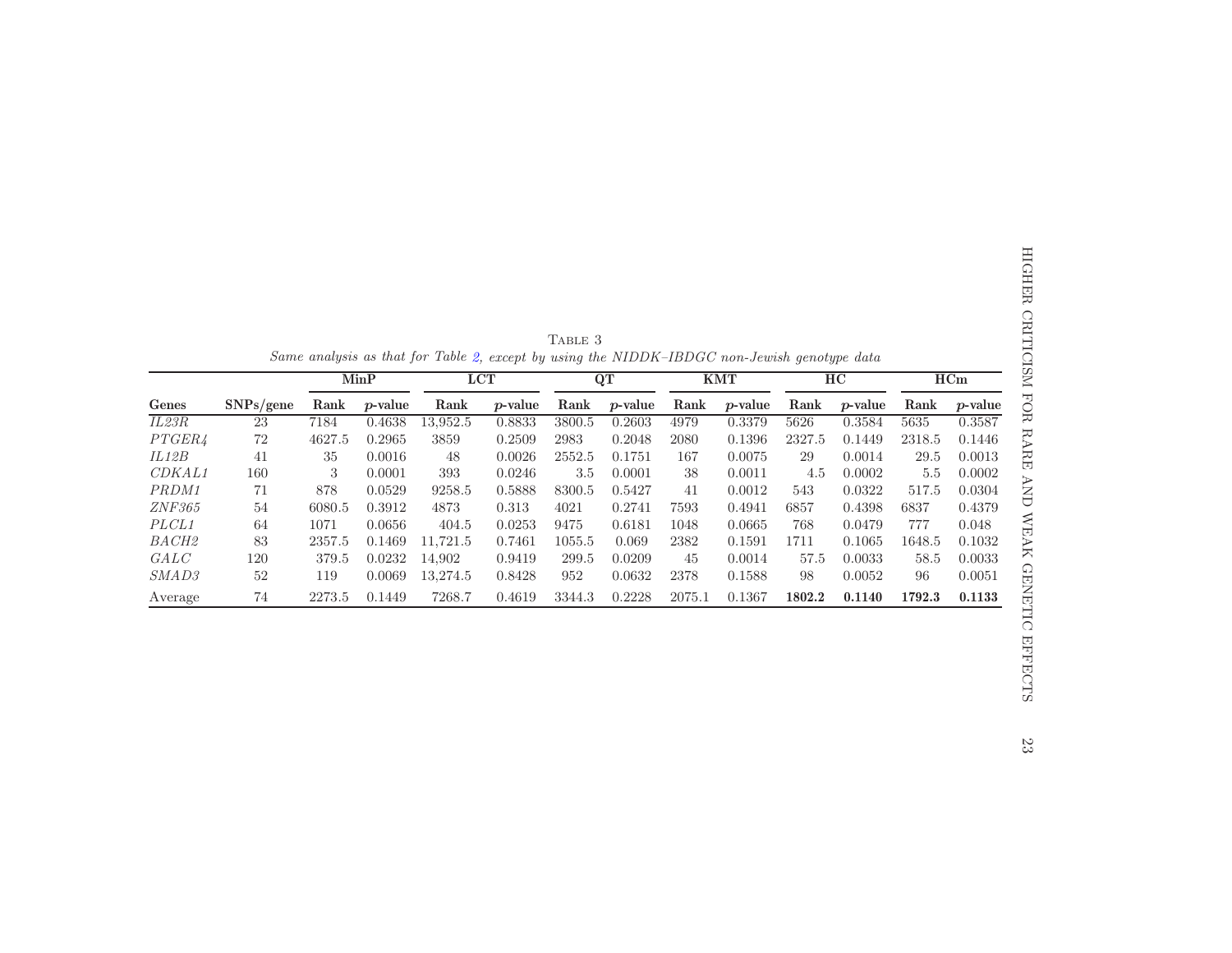6.3. Real GWAS of Crohn's disease. Crohn's disease primarily causes ulcerations of the small and large intestines, which affects between 400,000 and 600,000 people in North America alone [Baumgart and Sandborn [\(2007](#page-26-12)), Loftus, Schoenfeld and Sandborn [\(2002\)](#page-27-20)]. To detect novel risk genes of Crohn's disease, we applied the above gene-based SNP-set methods to the NIDDK–IBDGC data that contain both real genotypes and Crohn's disease status as the phenotype (see data sets 14 and 15 in Table [1\)](#page-15-0).

The genetic architecture of Crohn's disease remains unclear. One way to partially compare the above methods for detecting remaining risk genes is to base on risk genes that have similar properties as those undiscovered ones. In particular, we studied a set of 41 recently reported putative genes that likely contain such SNPs with rare and weak genetic effects to the susceptibility of Crohn's disease  $[Table 2$  of Franke et al.  $(2010)]$ . The empirical p-values and the corresponding ranks for these 41 genes are summarized in supplementary Tables 1 and 2 in the supplementary materials [Wu et al. [\(2014](#page-28-8))] for the Jewish data and the non-Jewish data, respectively. For both data sets the HC method provided higher average ranks for the 41 risk genes than the other methods.

For the top 96 ranked genes by HC and those by MinP methods, 87 of them are common. Nine genes were included in the top 96 genes by HC, but not by MinP: PFAAP5, AGTR1, CDA08, NXPH1, LCN10, OR51G1, FDXR, KIAA1904, and EDG1. Interestingly, by the Catalogue of Somatic Mutations in Cancer (COSMIC), all nine genes contain one or more genetic variations associated to the tumor site on the large intestine. Some of these genes are likely to be relevant according to their functions. For example, PFAAP5 (human phosphonoformate immuno-associated protein 5) on chr13 is likely related to Crohn's disease, a disease of the immune system.  $AGTR1$  (Angiotensin II receptor type 1) on chr3 involves positive regulation of inflammatory response [The UniProt Consortium [\(2012](#page-28-15))] and is associated with the increase of immunoglobulin [Wallukat et al. [\(1999](#page-28-16))]. As a critical antibody in mucosal immunity, 3–5 grams of immunoglobulin is secreted daily into the intestinal lumen [Brandtzaeg and Pabst [\(2004](#page-26-13))]. For  $NXPH1$  (neurexophilin 1) on chr7, neurexophilins are signaling molecules that resemble neuropeptides by binding to alpha-neurexins and possibly other receptors. This gene may be relevant because Crohn's disease can also present with neurological complications. Gene LCN10 is potentially relevant because biopsies of the affected colon of Crohn's patients may show mucosal inflammation, characterized by focal infiltration of neutrophils, a type of inflammatory cell, into the epithelium [Baumgart and Sandborn [\(2012](#page-26-14))]. Gene *EDG1* (endothelial differentiation gene 1) has regulatory functions in normal physiology and disease processes, particularly involving the immune, and influences the delivery of systemic antigens [Arnon et al. [\(2011](#page-26-15))]. Furthermore, genes AGTR1, CDA08, OR51G1 and EDG1 correspond to the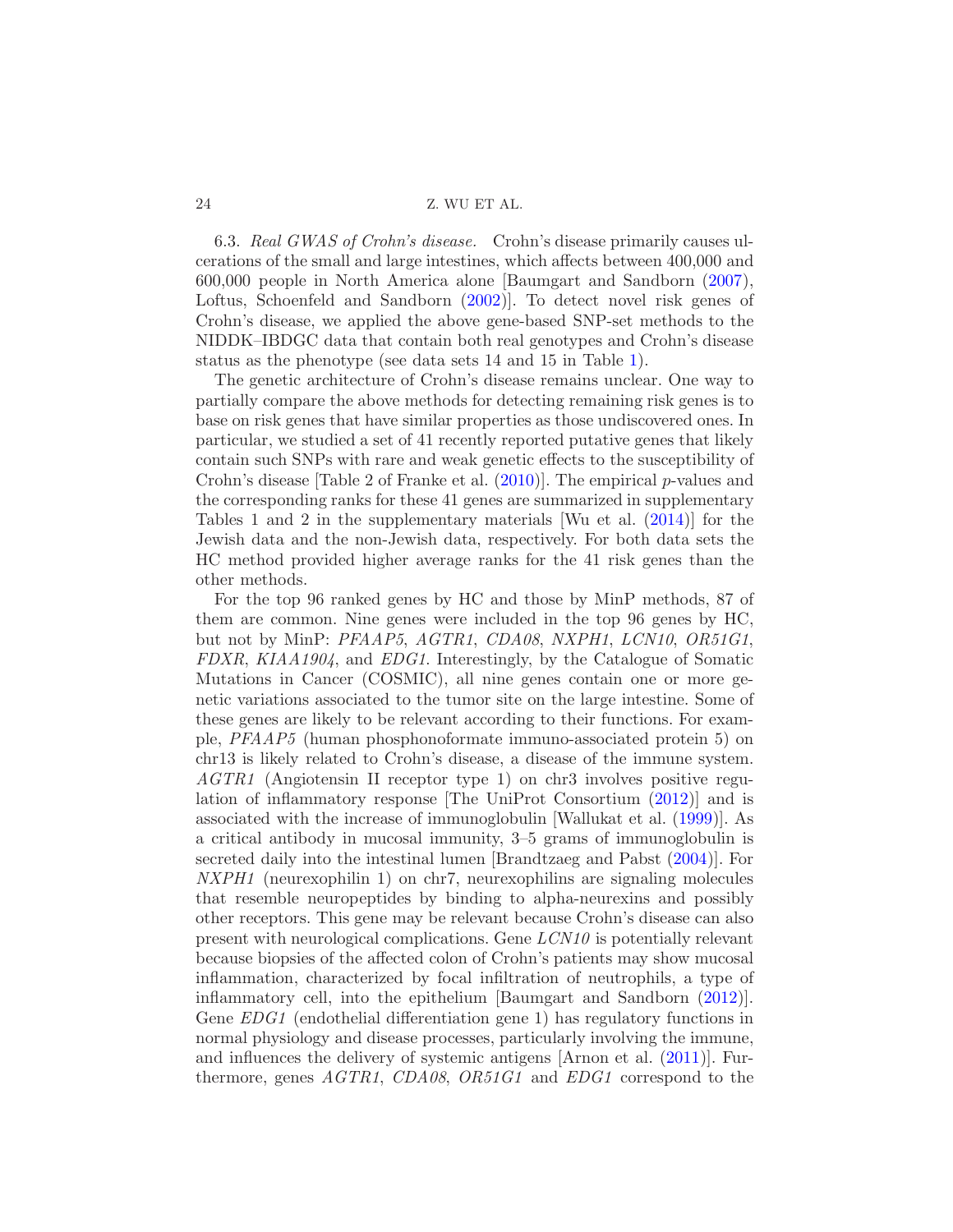components integral to membranes [Binns et al. [\(2009](#page-26-16))], thus are also linked to Crohn's disease, which is categorized as a membrane transport protein disorder. Certainly, further biological validations are needed to confirm how these genes are related to Crohn's disease.

<span id="page-24-0"></span>7. Discussion. This paper makes several contributions to the literature. First, it considers the detection boundary for rare and weak genetic effects in the GWAS setting. Second, our approach allows for marker dependencies (LD) and unknown error variance, which are lacking in theoretical consideration in the literature and are better aligned with practical GWAS settings. Third, it shows that some of the commonly used SNP-set methods are suboptimal. Fourth, it proposes a HC-based method to evaluate the statistical evidence of association between a set of SNPs and a complex trait. We show that this method achieves the most power for the specified rare and weak genetic effect setting. Application of this method to the second wave of GWAS will likely help researchers identify more trait-associated genes.

Because the values of  $R$ - or  $T$ -test statistics in [\(16\)](#page-9-2) depend on the correlations among the genotypic covariates, the HC procedure for optimal gene detection implicitly incorporates the LD information into the hypotheses testing. For example, those SNPs correlated with an associated SNP likely have larger magnitude of their  $R$ - or  $T$ -test statistics and thus smaller marginal  $p$ -values. So the maximization procedure in  $(12)$  can capture this information to strengthen the genetic signal. At least in the polynomially decaying correlations defined in [\(21\)](#page-13-0), this implicit LD-incorporation is asymptotically more powerful than some commonly applied procedures that explicitly calculate and incorporate the correlation matrix into constructing test statistics [Luo et al. [\(2010](#page-27-5))], as is illustrated by Theorem [3.](#page-13-3)

This paper sheds some light on the power of genetic association studies based on marginal association tests versus joint association tests [Genovese, Jin and Wasserman [\(2009](#page-26-17))]. One interesting discovery of this paper is that the HC procedure based on marginal association tests has actually reached the optimal detection boundary for the additive genetic model in [\(1\)](#page-1-0). That is, the merit of joint association analysis is probably not for the additively joint genetic effects, but rather for gene–gene interactions [\[Wu and Zhao](#page-28-17) [\(2009,](#page-28-17) [2012](#page-28-18))].

Although we have derived some theoretical results in this paper, and the general setup may be a reasonable abstraction of the real model, the assumptions considered are still relatively simple and may not capture the complexity of the real genetic architecture. For example, we did not consider potential gene–gene interactions that are believed to play an important role in biological systems. However, our work does represent advances over the simpler setup in the literature [Arias-Castro, Candès and Plan  $(2011)$ , Donoho and Jin [\(2004](#page-26-4))], with the allowance of genotype covariates and un-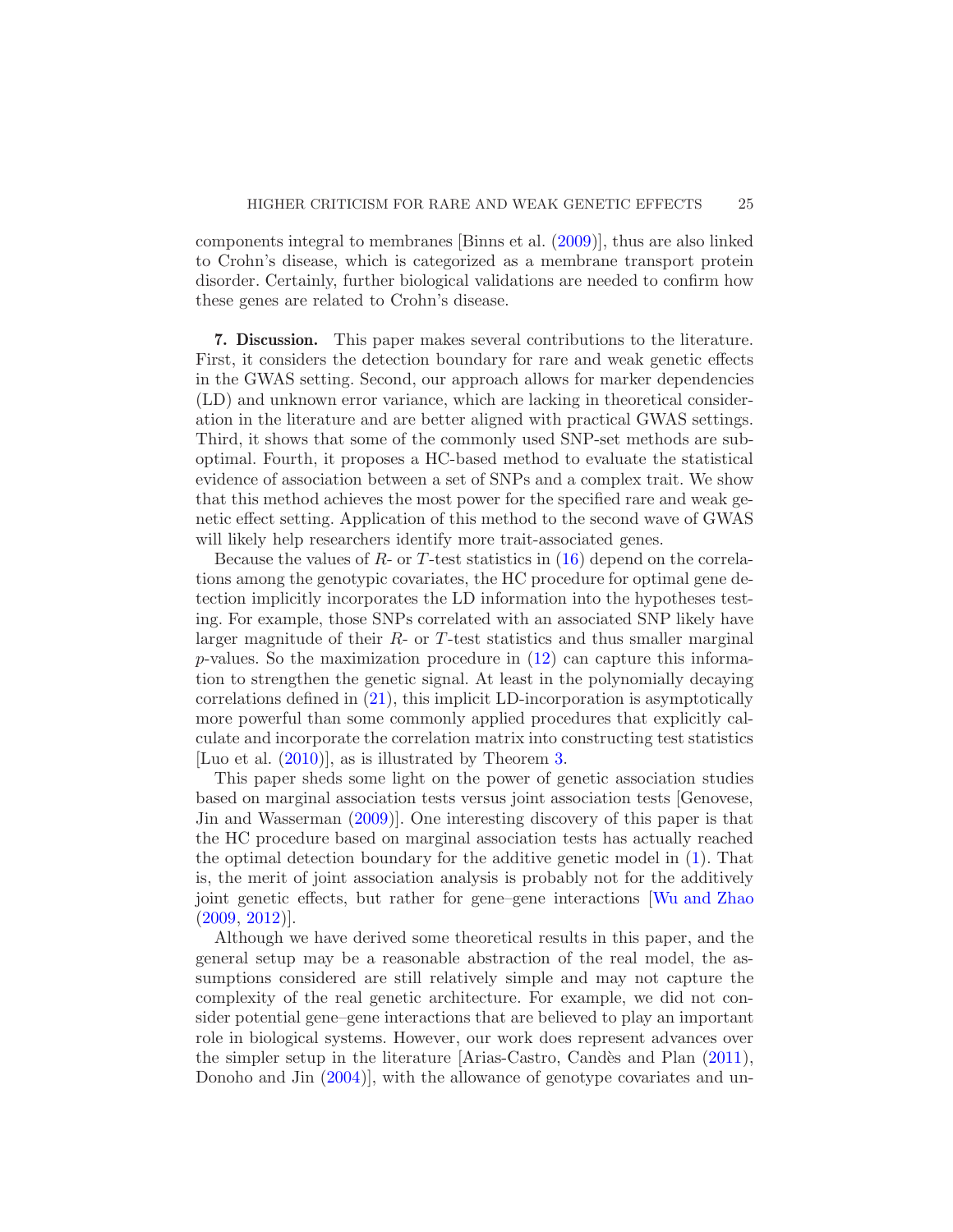known environmental variance. Our theoretical results offer insights on the relative performance of different methods, which were supported by results from simulation and practical GWAS.

Our current work can lead to several future research topics in statistical genetics. The empirical null distribution may depart from  $N(0, 1)$  in large scale data due to unobserved covariates and/or correlations [\[Efron](#page-26-18) [\(2004](#page-26-18), [2007a](#page-26-19), [2007b](#page-26-20))]. It is important to address how likely this problem could arise in gene-based detection in GWAS, and how to theoretically and practically address the issue in detecting sparse heterogeneous mixtures. From a genetics perspective, first, it would be interesting to study more complex genetic models, such as those measuring gene–gene interactions. Second, the proposed HC procedure can be extended to broader applications in genetic studies. We have illustrated the methods for gene detection based on SNPsets grouped within genes. Depending on the scientific interests, SNPs can also be grouped based on other genomic segments or based on pathways containing sets of relevant genes [Luo et al. [\(2010](#page-27-5)), Yu et al. [\(2009](#page-28-19))]. For example, in a pathway analysis, we can directly calculate the HC statistics using all individual SNPs within the pathway. We can also construct a twolevel study, in which we calculate p-values for genes, for example, by the goodness-of-fit test [Donoho and Jin [\(2004](#page-26-4)), Section 1.6] for all SNPs within those genes, then use p-values of genes to calculate an HC type statistic for each pathway. These strategies will be investigated in further research.

Acknowledgments. The authors thank the Area Editor, the Associate Editor and the two referees for many insightful and constructive comments that have significantly improved the paper. We appreciate the Computing and Communications Center at Worcester Polytechnic Institute for computational support.

## SUPPLEMENTARY MATERIAL

Supplement to "Detection boundary and Higher Criticism approach for rare and weak genetic effect" (DOI: [10.1214/14-AOAS724SUPP;](http://dx.doi.org/10.1214/14-AOAS724SUPP) .pdf). We provide the proofs for main theoretical results, the fundamental lemmas and their proofs, as well as additional figures and tables that show performance of Higher Criticism in comparing with other methods under a variety of setups.

## REFERENCES

- <span id="page-25-0"></span>Ansorge, W. J. (2009). Next-generation DNA sequencing techniques. N. Biotechnol. 25 195–203.
- <span id="page-25-1"></span>ARIAS-CASTRO, E., CANDÈS, E. J. and PLAN, Y. (2011). Global testing under sparse alternatives: ANOVA, multiple comparisons and the Higher Criticism. Ann. Statist. 39 2533–2556. [MR2906877](http://www.ams.org/mathscinet-getitem?mr=2906877)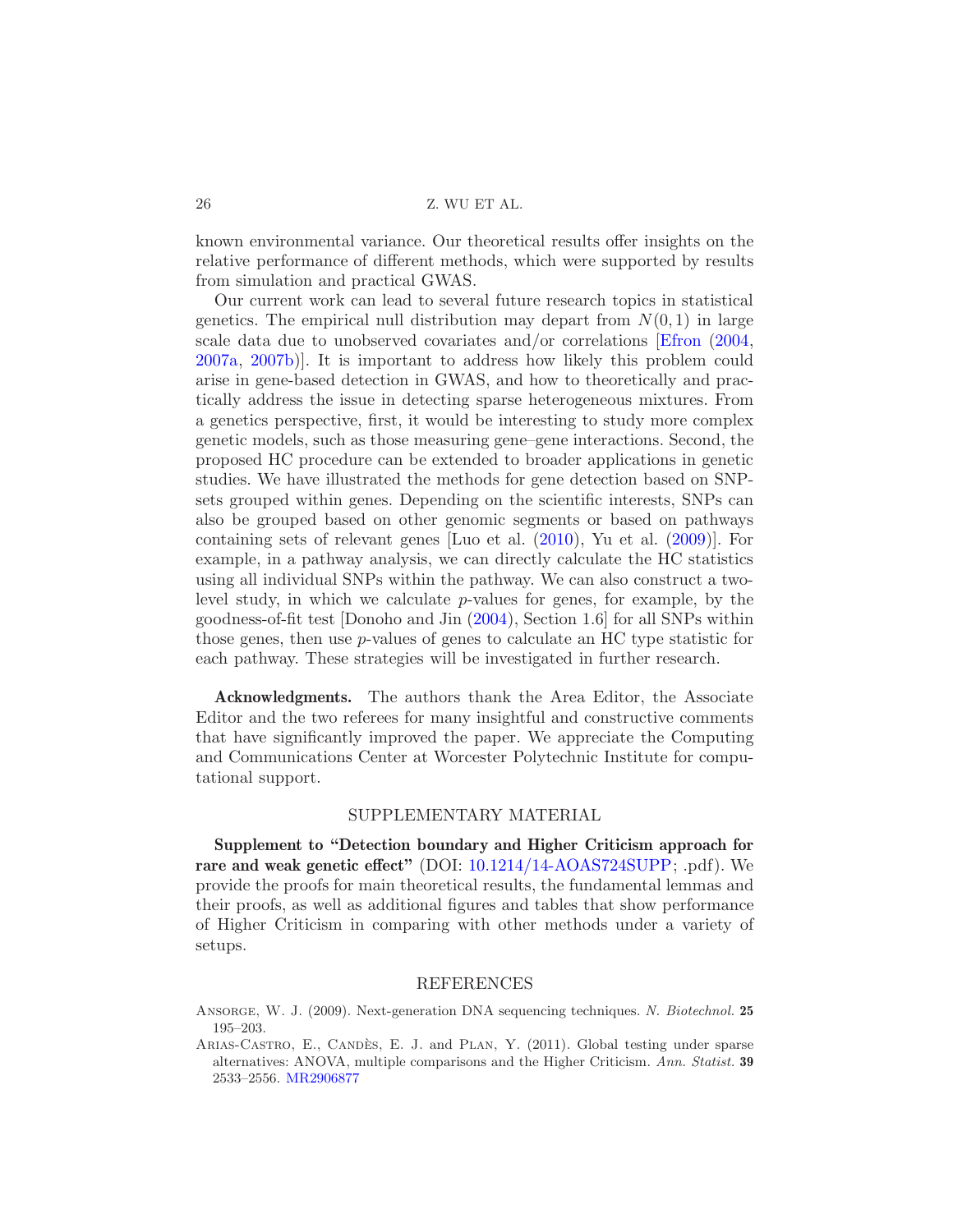- <span id="page-26-15"></span>Arnon, T. I., Xu, Y., Lo, C., Pham, T., An, J., Coughlin, S., Dorn, G. W. and Cyster, J. G. (2011). GRK2-dependent S1PR1 desensitization is required for lymphocytes to overcome their attraction to blood. Science Signalling 333 1898.
- <span id="page-26-3"></span>AYERS, K. L. and CORDELL, H. J. (2010). SNP selection in genome-wide and candidate gene studies via penalized logistic regression. Genet. Epidemiol. 34 879–891.
- <span id="page-26-1"></span>BALLARD, D. H., CHO, J. and ZHAO, H. (2010). Comparisons of multi-marker association methods to detect association between a candidate region and disease. Genet. Epidemiol. 34 201–212.
- <span id="page-26-12"></span>BAUMGART, D. C. and SANDBORN, W. J. (2007). Inflammatory bowel disease: Clinical aspects and established and evolving therapies. Lancet 369 1641–1657.
- <span id="page-26-14"></span>BAUMGART, D. C. and SANDBORN, W. J. (2012). Crohn's disease. Lancet 380 1590–1605.
- <span id="page-26-6"></span>Benjamini, Y. and Hochberg, Y. (1995). Controlling the False Discovery Rate: A practical and powerful approach to multiple testing. J. R. Stat. Soc. Ser. B Stat. Methodol. 57 289–300. [MR1325392](http://www.ams.org/mathscinet-getitem?mr=1325392)
- <span id="page-26-16"></span>Binns, D., Dimmer, E., Huntley, R., Barrell, D., O'Donovan, C. and Apweiler, R. (2009). QuickGO: A web-based tool for Gene Ontology searching. Bioinformatics 25 3045–3046.
- <span id="page-26-13"></span>BRANDTZAEG, P. and PABST, R. (2004). Let's go mucosal: Communication on slippery ground. Trends Immunol. 25 570–577.
- <span id="page-26-8"></span>By, K. and Qaqish, B. (2011). mvtBinaryEP: Generates correlated binary data (R package).
- <span id="page-26-4"></span>DONOHO, D. and JIN, J. (2004). Higher criticism for detecting sparse heterogeneous mixtures. Ann. Statist. 32 962–994. [MR2065195](http://www.ams.org/mathscinet-getitem?mr=2065195)
- <span id="page-26-5"></span>DONOHO, D. and JIN, J. (2008). Higher criticism thresholding: Optimal feature selection when useful features are rare and weak. Proc. Natl. Acad. Sci. USA 105 14790-14795.
- <span id="page-26-10"></span>Duerr, R. H., Taylor, K. D., Brant, S. R., Rioux, J. D., Silverberg, M. S., Daly, M. J., Steinhart, A. H., Abraham, C., Regueiro, M., Griffiths, A. et al. (2006). A genome-wide association study identifies IL23R as an inflammatory bowel disease gene. Science Signalling 314 1461.
- <span id="page-26-18"></span>Efron, B. (2004). Large-scale simultaneous hypothesis testing: The choice of a null hypothesis. J. Amer. Statist. Assoc. 99 96–104. [MR2054289](http://www.ams.org/mathscinet-getitem?mr=2054289)
- <span id="page-26-19"></span>Efron, B. (2007a). Correlation and large-scale simultaneous significance testing. J. Amer. Statist. Assoc. 102 93–103. [MR2293302](http://www.ams.org/mathscinet-getitem?mr=2293302)
- <span id="page-26-20"></span>EFRON, B. (2007b). Size, power and false discovery rates. Ann. Statist. 35 1351–1377. [MR2351089](http://www.ams.org/mathscinet-getitem?mr=2351089)
- <span id="page-26-7"></span>Efron, B., Tibshirani, R., Storey, J. D. and Tusher, V. (2001). Empirical Bayes analysis of a microarray experiment. J. Amer. Statist. Assoc. 96 1151–1160. [MR1946571](http://www.ams.org/mathscinet-getitem?mr=1946571)
- <span id="page-26-9"></span>EMRICH, L. J. and PIEDMONTE, M. R. (1991). A method for generating high-dimensional multivariate binary variates. Amer. Statist. 45 302–304.
- <span id="page-26-2"></span>Falconer, D. S., Mackay, T. F. C. and Frankham, R. (1996). Introduction to quantitative genetics (4th edition). Trends in Genetics 12 280.
- <span id="page-26-11"></span>FRANKE, A., MCGOVERN, D. P. B., BARRETT, J. C., WANG, K., RADFORD-SMITH, G. L., AHMAD, T., LEES, C. W., BALSCHUN, T., LEE, J., ROBERTS, R. et al. (2010). Genome-wide meta-analysis increases to 71 the number of confirmed Crohn's disease susceptibility loci. Nature Genetics 42 1118–1125.
- <span id="page-26-17"></span>Genovese, C., Jin, J. and Wasserman, L. (2009). Revisiting marginal regression. Preprint. Available at [arXiv:0911.4080v1.](http://arxiv.org/abs/arXiv:0911.4080v1)
- <span id="page-26-0"></span>GOLDSTEIN, D. B. (2009). Common genetic variation and human traits. N. Engl. J. Med. 360 1696–1698.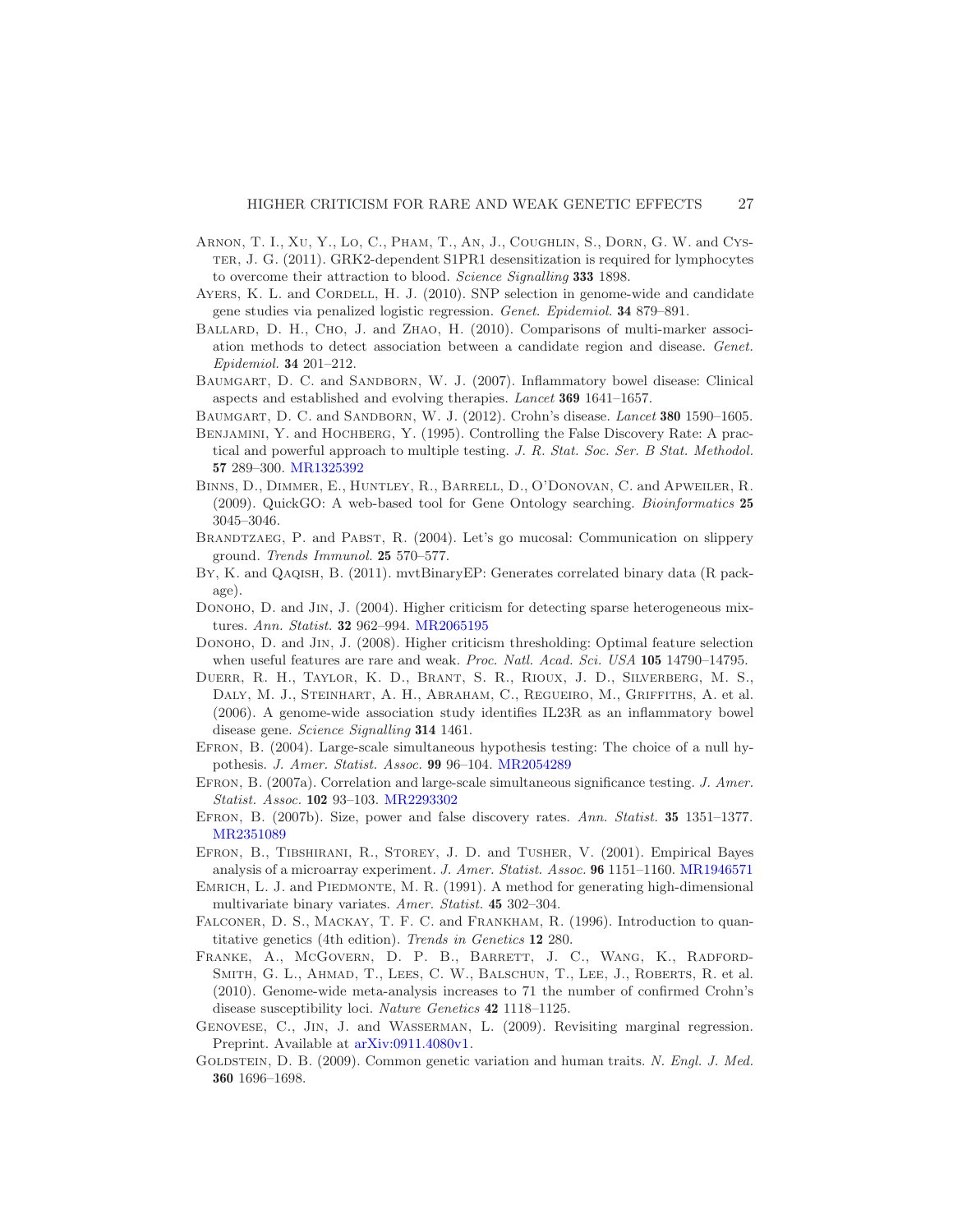- <span id="page-27-7"></span>Guan, Y. and Stephens, M. (2011). Bayesian variable selection regression for genomewide association studies and other large-scale problems. Ann. Appl. Stat. 5 1780–1815. [MR2884922](http://www.ams.org/mathscinet-getitem?mr=2884922)
- <span id="page-27-12"></span>HALL, P. and JIN, J. (2008). Properties of higher criticism under strong dependence. Ann. Statist. 36 381–402. [MR2387976](http://www.ams.org/mathscinet-getitem?mr=2387976)
- <span id="page-27-13"></span>HALL, P. and JIN, J. (2010). Innovated higher criticism for detecting sparse signals in correlated noise. Ann. Statist. 38 1686–1732. [MR2662357](http://www.ams.org/mathscinet-getitem?mr=2662357)
- <span id="page-27-17"></span>HALL, P., JIN, J. and MILLER, H. (2009). Feature selection when there are many influential features. Preprint. Available at [arXiv:0911.4076.](http://arxiv.org/abs/arXiv:0911.4076)
- <span id="page-27-18"></span>He, S. and Wu, Z. (2011). Gene-based Higher Criticism methods for large-scale exonic single-nucleotide polymorphism data. BMC Proceedings 5 S65.
- <span id="page-27-8"></span>HOGGART, C. J., WHITTAKER, J. C., IORIO, M. D. and BALDING, D. J. (2008). Simultaneous analysis of all SNPs in genome-wide and re-sequencing association studies. PLoS Genetics 4 e1000130.
- <span id="page-27-2"></span>HOH, J. and OTT, J. (2003). Mathematical multi-locus approaches to localizing complex human trait genes. Nat. Rev. Genet. 4 701–709.
- <span id="page-27-3"></span>HOH, J., WILLE, A. and OTT, J. (2001). Trimming, weighting, and grouping SNPs in human case–control association studies. Genome Res. 11 2115–2119.
- <span id="page-27-16"></span>INGSTER, Y. I. (2002). Adaptive detection of a signal of growing dimension. II. Math. Methods Statist. 11 37–68. [MR1900973](http://www.ams.org/mathscinet-getitem?mr=1900973)
- <span id="page-27-14"></span>Ingster, Y. I., Tsybakov, A. B. and Verzelen, N. (2010). Detection boundary in sparse regression. Electron. J. Stat. 4 1476-1526. [MR2747131](http://www.ams.org/mathscinet-getitem?mr=2747131)
- <span id="page-27-9"></span>Jin, J. and Wang, L. (2013). Spectral clustering by Higher Criticism Thresholding. Unpublished manuscript.
- <span id="page-27-0"></span>KRAFT, P. and HUNTER, D. J. (2009). Genetic risk prediction—Are we there yet? New England Journal of Medicine 360 1701.
- <span id="page-27-4"></span>Li, M., Wang, K., Grant, S. F. A., Hakonarson, H. and Li, C. (2009). ATOM: A powerful gene-based association test by combining optimally weighted markers. Bioinformatics 25 497–503.
- <span id="page-27-19"></span>Liu, D., Lin, X. and Ghosh, D. (2007). Semiparametric regression of multidimensional genetic pathway data: Least-squares kernel machines and linear mixed models. Biometrics 63 1079–1088, 1311. [MR2414585](http://www.ams.org/mathscinet-getitem?mr=2414585)
- <span id="page-27-20"></span>LOFTUS, E. V., SCHOENFELD, P. and SANDBORN, W. J. (2002). The epidemiology and natural history of Crohn's disease in population-based patient cohorts from North America: A systematic review. Alimentary Pharmacology & Therapeutics 16 51–60.
- <span id="page-27-5"></span>Luo, L., Peng, G., Zhu, Y., Dong, H., Amos, C. I. and Xiong, M. (2010). Genomewide gene and pathway analysis. Eur. J. Hum. Genet. 18 1045-1053.
- <span id="page-27-10"></span>Mardis, E. R. (2008). Next-generation DNA sequencing methods. Annu. Rev. Genomics Hum. Genet. 9 387–402.
- <span id="page-27-1"></span>MCCARTHY, M. I., ABECASIS, G. R., CARDON, L. R., GOLDSTEIN, D. B., LITTLE, J., Ioannidis, J. P. A. and Hirschhorn, J. N. (2008). Genome-wide association studies for complex traits: Consensus, uncertainty and challenges. Nat. Rev. Genet. 9 356–369.
- <span id="page-27-15"></span>MENDEL, G. (1866). Versuche über Pflanzen-Hybriden. Verhandlungen des naturforschenden Vereines in Brünn, Bd. IV for das Jahr 1865, Abhandlungen, 3–47. Genetic Theory 295 3–47.
- <span id="page-27-11"></span>METZKER, M. L. (2010). Sequencing technologies—The next generation. Nat. Rev. Genet. 11 31–46.
- <span id="page-27-6"></span>Mukhopadhyay, I., Feingold, E., Weeks, D. E. and Thalamuthu, A. (2010). Association tests using kernel-based measures of multi-locus genotype similarity between individuals. Genet. Epidemiol. 34 213–221.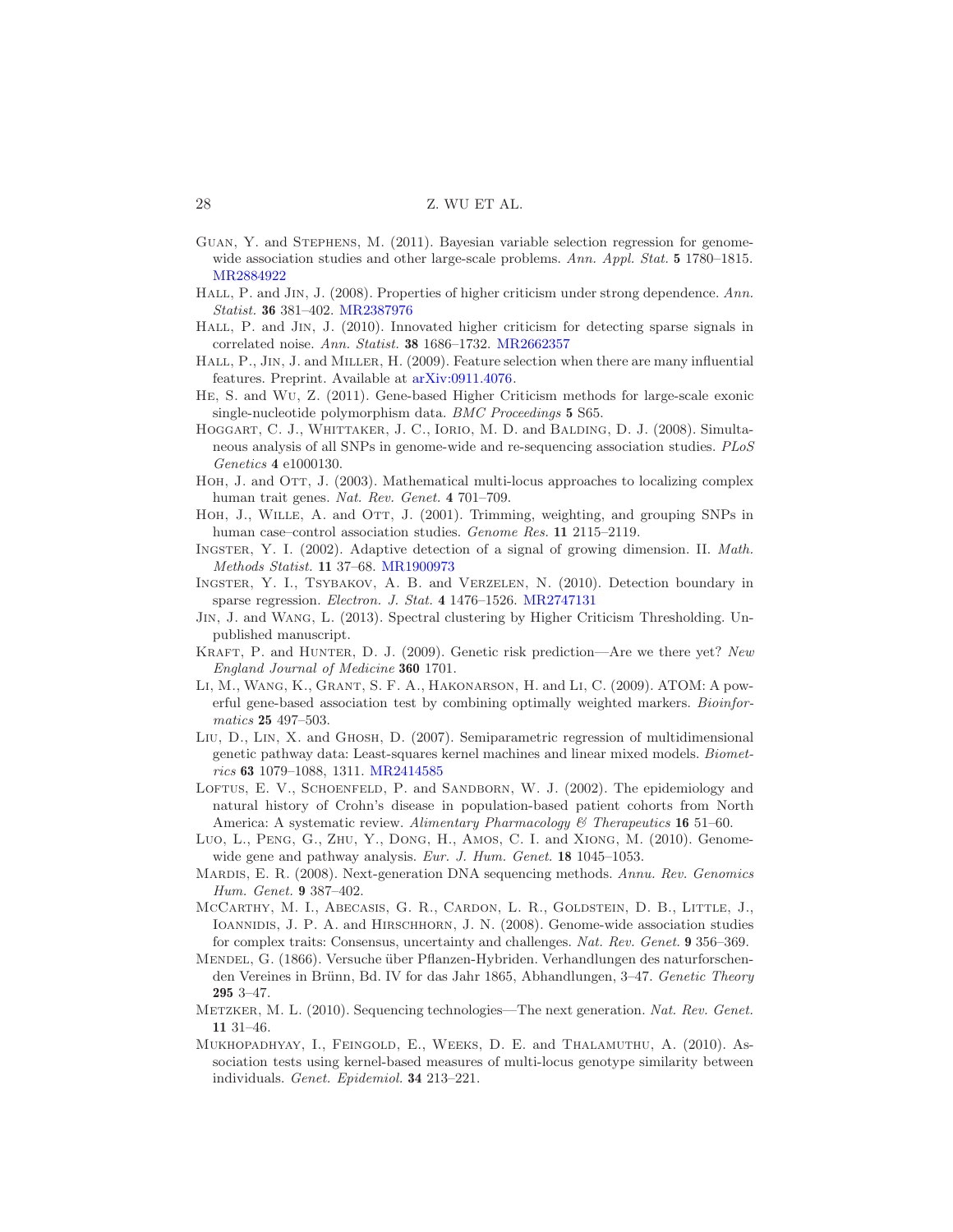- <span id="page-28-9"></span>Pearson, K. (1904). Mathematical contributions to the theory of evolution. XII. On a generalised theory of alternative inheritance, with special reference to Mendel's laws. Philos. Trans. R. Soc. Lond. Ser. A Math. Phys. Eng. Sci. 203 53–86.
- <span id="page-28-1"></span>Peng, G., Luo, L., Siu, H., Zhu, Y., Hu, P., Hong, S., Zhao, J., Zhou, X., Reveille, J. D. and Jin, L. (2009). Gene and pathway-based second-wave analysis of genome-wide association studies. European Journal of Human Genetics 18 111– 117.
- <span id="page-28-15"></span>The UniProt Consortium (2012). Reorganizing the protein space at the Universal Protein Resource (UniProt). Nucleic. Acids Res. 40 D71–D75.
- <span id="page-28-7"></span>Tukey, J. W. (1976). The higher criticism. Course Notes, Statistics 411, Princeton Univ.
- <span id="page-28-0"></span>WADE, N. (2009). Genes show limited value in predicting diseases. New York Times April 16.
- <span id="page-28-16"></span>Wallukat, G., Homuth, V., Fischer, T., Lindschau, C., Horstkamp, B., JÜPNER, A., BAUR, E., NISSEN, E., VETTER, K., NEICHEL, D. et al. (1999). Patients with preeclampsia develop agonistic autoantibodies against the angiotensin  $AT_1$  receptor. Journal of Clinical Investigation 103 945–952.
- <span id="page-28-2"></span>WANG, K. and ABBOTT, D. (2008). A principal components regression approach to multilocus genetic association studies. Genet. Epidemiol. 32 108–118.
- <span id="page-28-3"></span>Wang, K., Li, M. and Bucan, M. (2007). Pathway-based approaches for analysis of genomewide association studies. Am. J. Hum. Genet. 81 1278–1283.
- <span id="page-28-11"></span>Wellner, J. A. (1978). Limit theorems for the ratio of the empirical distribution function to the true distribution function. Z. Wahrsch. Verw. Gebiete 45 73–88. [MR0651392](http://www.ams.org/mathscinet-getitem?mr=0651392)
- <span id="page-28-17"></span>WU, Z. and ZHAO, H. (2009). Statistical power of model selection strategies for genomewide association studies. PLoS Genet. 5 e1000582.
- <span id="page-28-18"></span>WU, Z. and ZHAO, H. (2012). On model selection strategies to identify genes underlying binary traits using genome-wide association data. Statist. Sinica 22 1041–1074. [MR2987483](http://www.ams.org/mathscinet-getitem?mr=2987483)
- <span id="page-28-5"></span>Wu, T. T., Chen, Y. F., Hastie, T., Sobel, E. and Lange, K. (2009). Genome-wide association analysis by lasso penalized logistic regression. Bioinformatics 25 714–721.
- <span id="page-28-13"></span>Wu, M. C., Kraft, P., Epstein, M. P., Taylor, D. M., Chanock, S. J., Hunter, D. J. and Lin, X. (2010). Powerful SNP-set analysis for case–control genomewide association studies. Am. J. Hum. Genet. 86 929–942.
- <span id="page-28-8"></span>Wu, Z., Sun, Y., He, S., Cho, J. H., Zhao, H. and Jin, J. (2014). Supplement to "Detection boundary and Higher Criticism approach for rare and weak genetic effects." DOI[:10.1214/14-AOAS724SUPP.](http://dx.doi.org/10.1214/14-AOAS724SUPP)
- <span id="page-28-6"></span>Xie, J., Cai, T. T. and Li, H. (2011). Sample size and power analysis for sparse signal recovery in genome-wide association studies. Biometrika 98 273–290. [MR2806428](http://www.ams.org/mathscinet-getitem?mr=2806428)
- <span id="page-28-4"></span>YANG, H. C., HSIEH, H. Y. and FANN, C. S. J. (2008). Kernel-based association test. Genetics 179 1057–1068.
- <span id="page-28-19"></span>Yu, K., Li, Q., Bergen, A. W., Pfeiffer, R. M., Rosenberg, P. S., Caporaso, N., KRAFT, P. and CHATTERJEE, N. (2009). Pathway analysis by adaptive combination of P-values. Genet. Epidemiol. 33 700–709.
- <span id="page-28-10"></span>YULH, G. U. (1902). Mendel's laws and their probable relations to intra-racial heredity. The New Phytologist 1 193–207.
- <span id="page-28-14"></span>Zhang, D. and Lin, X. (2003). Hypothesis testing in semiparametric additive mixed models. Biostatistics 4 57–74.
- <span id="page-28-12"></span>Zuo, Y., Zou, G. and Zhao, H. (2006). Two-stage designs in case–control association analysis. Genetics 173 1747–1760.